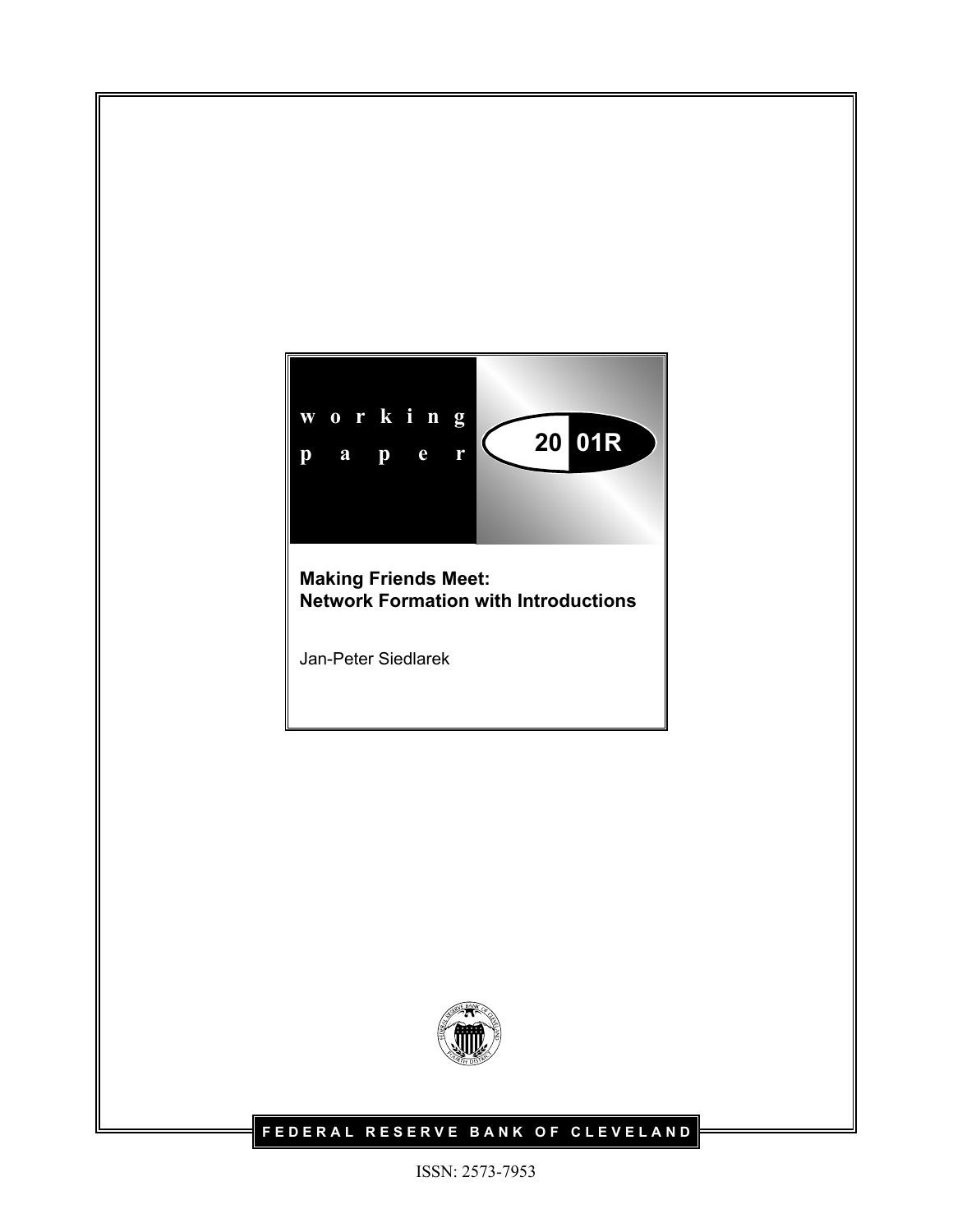**Working papers** of the Federal Reserve Bank of Cleveland are preliminary materials circulated to stimulate discussion and critical comment on research in progress. They may not have been subject to the formal editorial review accorded official Federal Reserve Bank of Cleveland publications. The views stated herein are those of the authors and are not necessarily those of the Federal Reserve Bank of Cleveland or of the Board of Governors of the Federal Reserve System.

Working papers are available on the Cleveland Fed's website at:

# **www.clevelandfed.org/research**.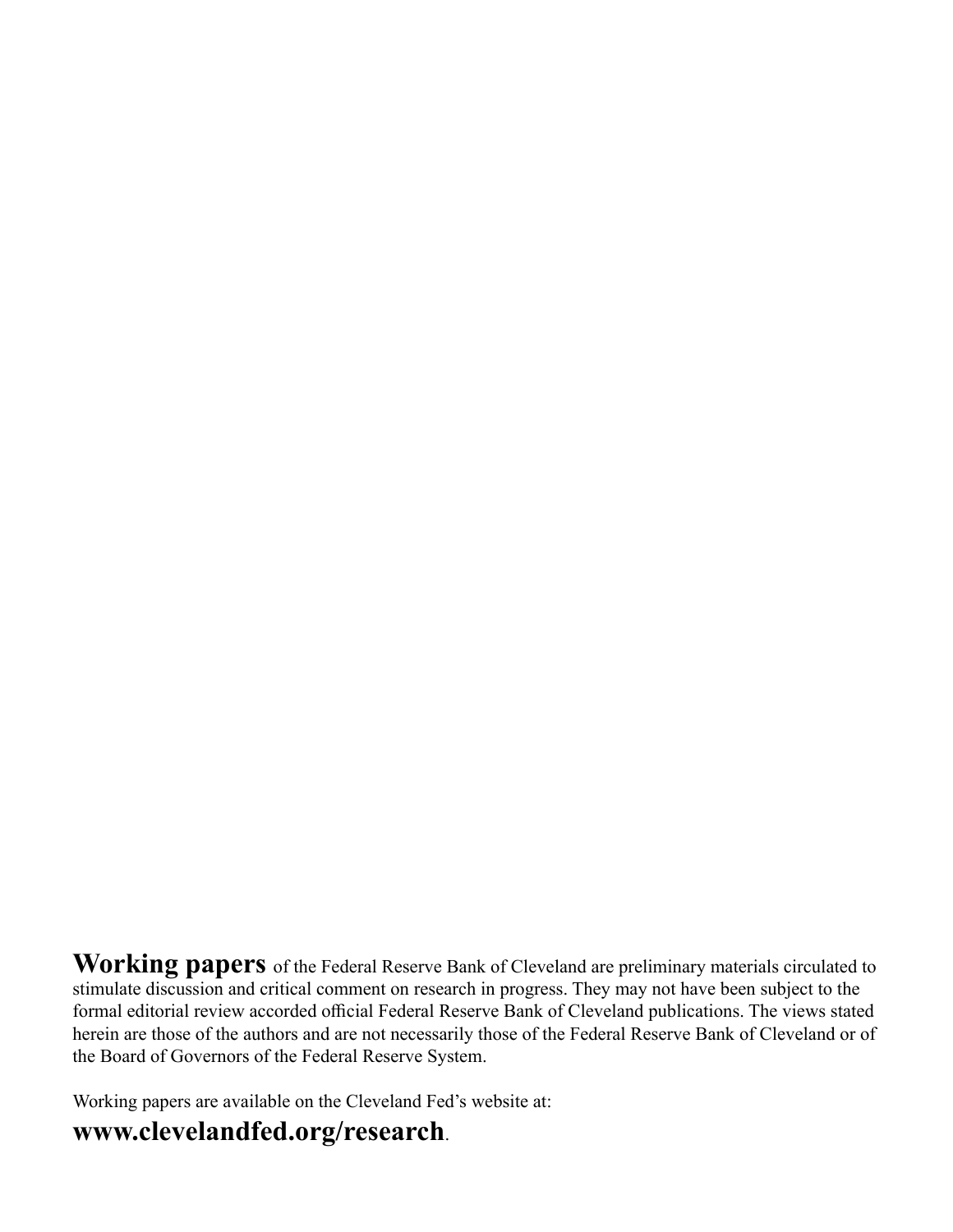### **Making Friends Meet: Network Formation with Introductions** Jan-Peter Siedlarek

This paper proposes a parsimonious model of network formation with introductions in the presence of intermediation rents. Introductions allow two nodes to form a new connection on favorable terms with the help of a common neighbor. The decision to form links via introductions is subject to a trade-off between the gains from having a direct connection at lower cost and the potential losses for the introducer from lower intermediation rents. When nodes take advantage of introductions, stable networks tend to exhibit a minimum of clustering. At the same time, intermediary nodes have incentives to protect their position, and stable networks can exhibit bridges across otherwise unconnected parts of the network earning intermediation rents.

JEL Classification: A14, D85.

Keywords: networks, network formation, clustering, intermediation, introductions.

Suggested citation: Siedlarek, Jan-Peter. 2021. "Making Friends Meet: Network Formation with Introductions." Federal Reserve Bank of Cleveland, Working Paper No. 20-01R. https://doi.org/10.26509/frbc-wp-202001r.

Jan-Peter Siedlarek is at the Federal Reserve Bank of Cleveland (janpeter. siedlarek@clev.frb.org, https://www.jsiedlarek.net). The author thanks Fernando Vega-Redondo for extensive discussions and advice, and for many helpful comments and suggestions, he thanks the associate editor and two anonymous referees, as well as Ben Craig, Michael Gofman, Roberto Pinheiro, Peter Vida, and seminar audiences at the European University Institute, the University of Mannheim, PET 2013 Lisbon and the EEA 2013 Göteborg. This research was in part supported by funding from the DAAD (German Academic Exchange Service) and the DFG through grant SFB-TR15.

\*First version: January 2020.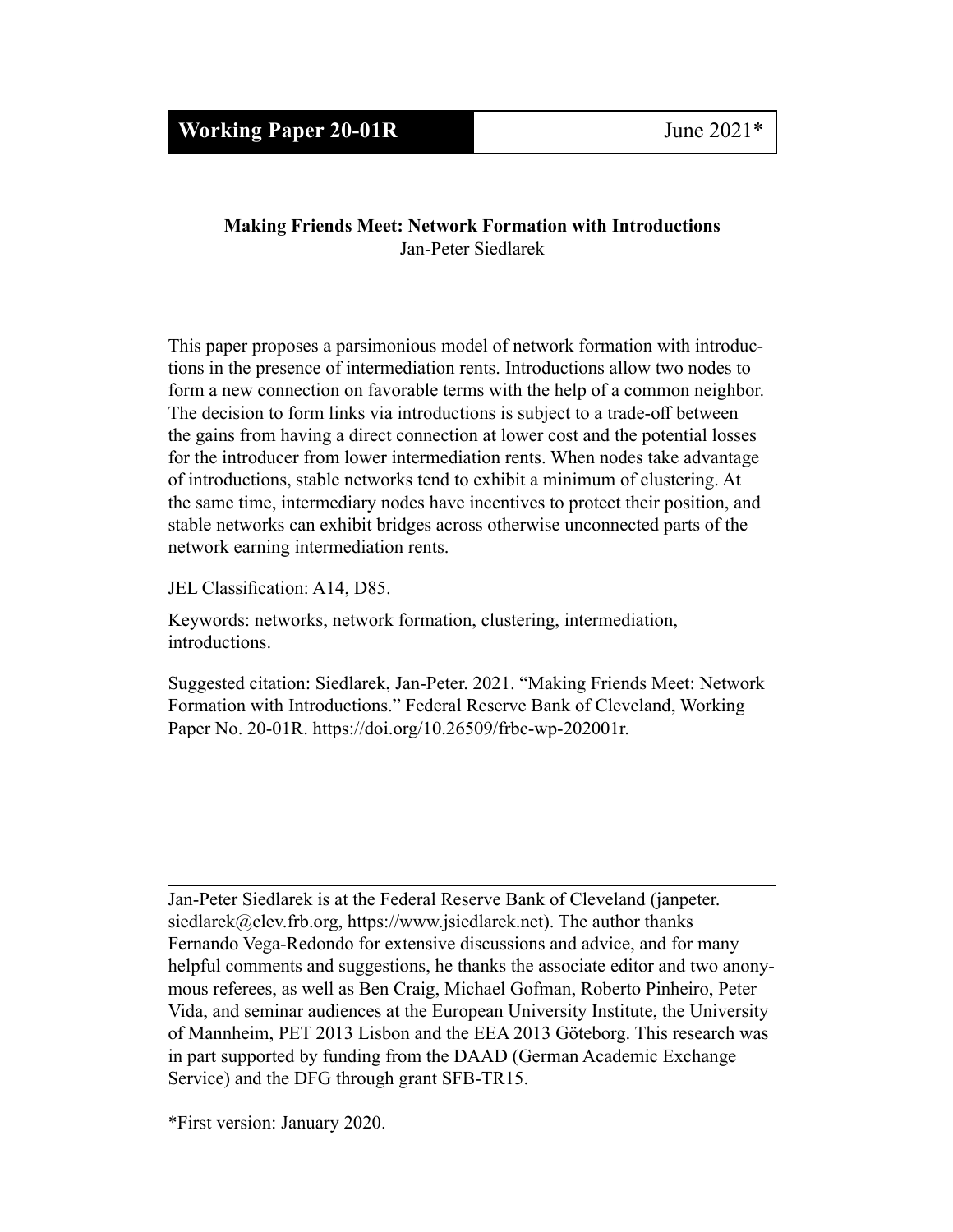## **1 Introduction**

When new connections are being formed in business or social networks, existing connections can play an important role in facilitating new links. A simple illustration of such network-based linking involves an introduction or referral, which creates a new connection between two previously unconnected nodes, thanks to a common acquaintance that brings them together. This paper proposes a model to study how incorporating introductions in a strategic network formation model affects the characteristics of the networks that result.

Link creation between nodes sharing a common neighbor is known as triadic closure, and it has been documented to be an important dynamic in the formation of networks in a number of different settings.<sup>1</sup> Uzzi ([1996\)](#page-27-0), in an in-depth study of the apparel industry in New York, describes how new relationships in business networks between two parties often result from referrals by common business partners:

*In the firms I studied, third-party referral networks were often cited as sources of embeddedness. [. . . ] One actor with an embedded tie to each of two unconnected actors acts as their go-between by using her common link* to establish trustworthiness *between them* (Uzzi, [1996,](#page-27-0) p. 679, emphasis added)

Also in the context of business networks, Kogut and Walker ([2001](#page-26-0)) investigate the co-ownership network of German firms and identify a role for firms they call "brokers" that facilitate new acquisitions based on their existing connections and tend to be placed in central positions. In a different setting, Chaney [\(2014](#page-25-0)) shows that new connections in international trade networks can be explained with a dynamic model in which exporting firms create new trade relationships by exploiting their existing export contacts in the geographic vicinity of the desired new destination. More generally, business referrals can play an important role in establishing new relationships between market participants, thereby enabling trading to take place. Similar dynamics with network-based link creation have been observed in social networks. For example, Mayer and Puller [\(2008](#page-27-1)) study the dynamics of a network of relationships at a university. They show that an existing common neighbor within the network is a strong predictor of the formation of a new link between two nodes.

A key aspect of introductions as a way to create new relationships is the active role played by the go-between in the creation of the new connection. Without the agreement of the referring party, the new connection could not access the benefits of the introduction. This paper studies such introductions including the incentives for the parties involved and their implications for the formation of social and business networks.

<sup>1</sup>See, for example, Easley and Kleinberg ([2010,](#page-26-1) Chapter 3) for an introduction.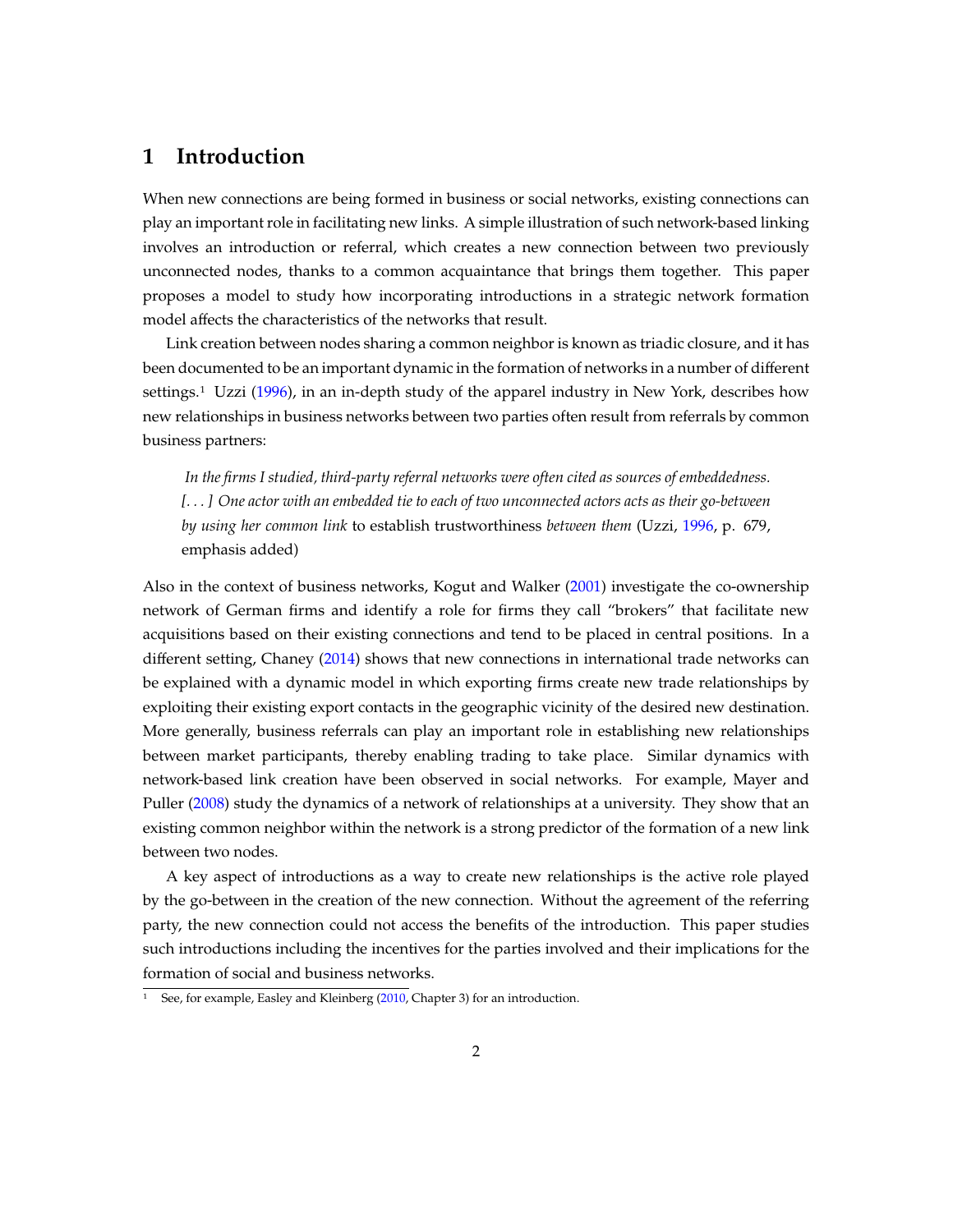Why would the presence of a common neighbor support the efforts of a pair of nodes to create a connection? As noted in the passage from Uzzi [\(1996\)](#page-27-0) quoted above, a common neighbor can facilitate new links and help to build trust between two potential partners where this would be difficult without a go-between. In addition, links supported by common neighbors may be able to access greater benefits than connections without such support, for example to help enforce risk agreements among individuals (Jackson, Rodriguez-Barraquer, and Tan, [2012](#page-26-2)), or by offering redundancy advantages (Renou and Tomala, [2012\)](#page-27-2). In sociology, the argument for benefits derived by individuals that are embedded in densely connected networks was made strongly by Coleman [\(1988](#page-25-1)) and labeled "network closure." The model in this paper captures the advantages of links created by introduction on the cost side, assigning them a lower cost than links created bilaterally.

Aside from these benefits, introductions also come with potential downsides to the nodes involved. The key one for the purposes of this paper concerns the redistribution of intermediation rents. Specifically, where a network node in a structurally important position between two other unconnected nodes earns rents for intermediating an indirect connection between them, such a gobetween potentially risks losing these rents when new links are created among the intermediary's neighbors. Intermediation rents have been studied extensively in sociology and economics, in particular in the context of business and organizational networks. In his work on network advantage in such contexts, Burt ([1992\)](#page-25-2) labels such positions "structural holes" and provides evidence for the payoffs that individuals in these positions can earn. Since this earlier study, follow-up work has found additional evidence of the value of holding a central position in the network in various settings, including intrafirm organizational networks and interfirm R&D collaboration (Podolny and Baron, [1997;](#page-27-3) Ahuja, [2000;](#page-25-3) Mehra, Kilduff, and Brass, [2001;](#page-27-4) Owen-Smith and Powell, [2004](#page-27-5)). In economics, returns for intermediaries in networks have been studied by, among others, Blume et al. [\(2009](#page-25-4)), Condorelli, Galeotti, and Renou [\(2017](#page-25-5)), Farboodi, Jarosch, and Menzio ([2017\)](#page-26-3), and Manea [\(2018](#page-27-6)).

This paper presents a parsimonious model to study network formation with introductions in networks with intermediation rents, such as in the business networks studied in Burt [\(1992](#page-25-2)) and the related papers above. The model is a variant of the connections model of Jackson and Wolinsky [\(1996](#page-26-4)) with intermediation rents added, in the spirit of Goyal, van der Leij, and Moraga-González [\(2006](#page-26-5)). Network connections generate payoffs for the parties connected, directly or indirectly. Furthermore, as in Goyal and Vega-Redondo [\(2007](#page-26-6)) and Kleinberg et al. [\(2008\)](#page-26-7), there are returns for intermediaries that connected otherwise disconnected nodes.

New links can be formed bilaterally or through introductions. Introductions can create a new link if the new link connects two nodes that share a common neighbor and all three parties agree. Introductions have a cost advantage over bilateral link formation, but they potentially threaten the rents for the central go-between.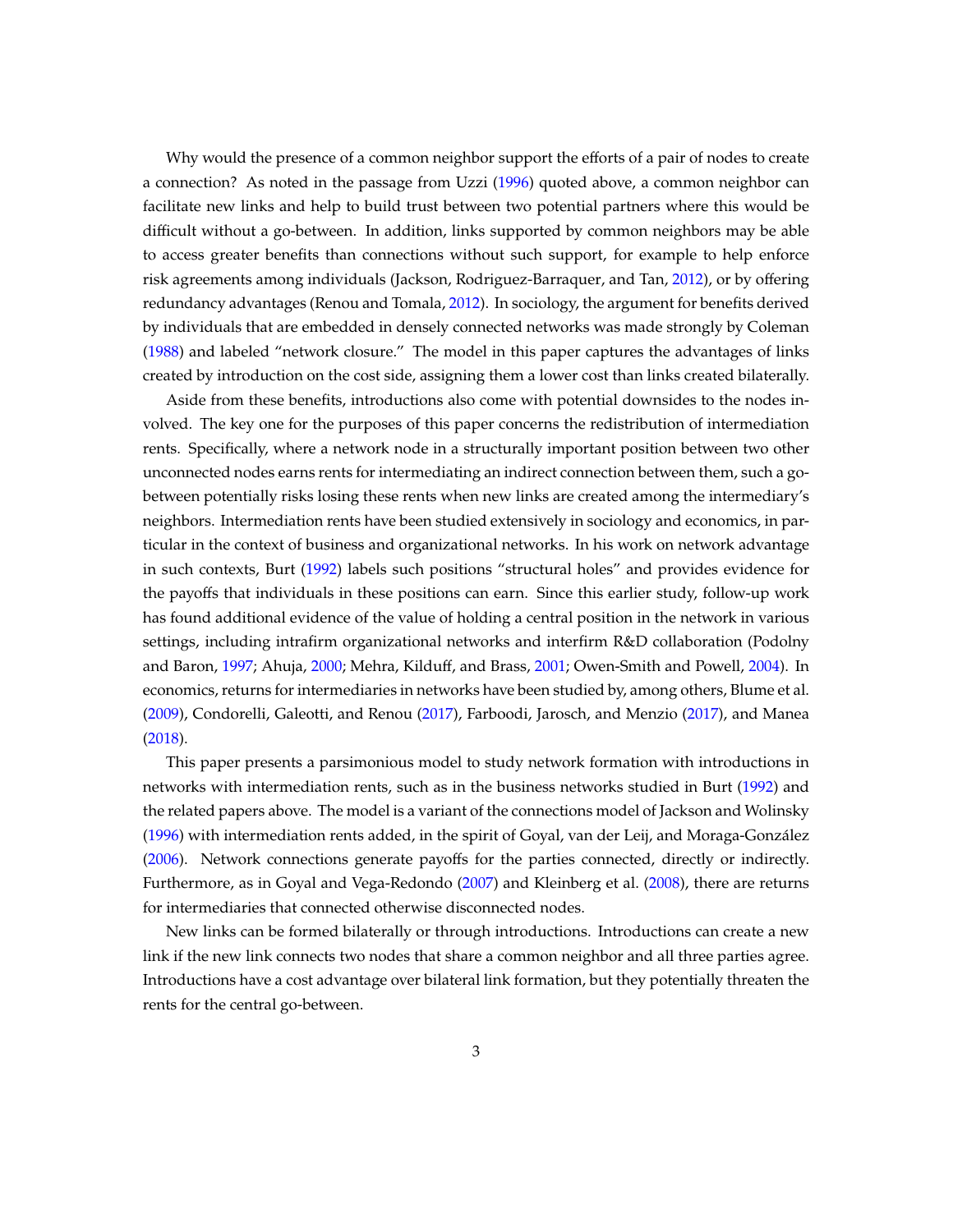The introduction mechanism thus combines a tendency for triadic closure with an explicit consideration of the incentives that arise from intermediation, generating a distinct trade-off for the introducing nodes. On the one hand, an introduction is an efficient way of creating connections as it reduces the costs involved in non-intermediated link formation. On the other hand, links created by introductions affect the distribution of payoffs and can expose the introducing player to circumvention, threatening intermediation payoffs received from being essential. The analysis of this trade-off and how it contributes to networks features such as high clustering, short distances, and network bridges forms the core of the paper.

The paper shows first that efficient network structures are either empty networks, star networks, or complete networks, reflecting the familiar patterns from the baseline connections model of Jackson and Wolinsky [\(1996\)](#page-26-4). It then focuses on incentives for decentralized link formation by studying the set of networks that are stable to deviations by link creation or destruction. The analysis shows that the set of efficient network configurations is not necessarily stable for a given parameter configuration, revealing externalities in link creation and destruction. More generally, if benefits to linking are sufficiently high, stable networks tend to be connected and there exists a limit on the distance between any pair of nodes, given their degree. Next, the paper analyzes the use of introductions. It derives a lower bound on the clustering coefficient for any node in stable networks, with introductions providing the impetus for closing open triangles. The bound depends on the strength of returns to intermediation as well as the cost advantage of introductions over bilateral link formation. If parameters are such that nodes can take advantage of introductions, the predicted network exhibits features of a small world (Watts and Strogatz, [1998](#page-27-7)) with high clustering and short distances, a structure that has been identified in business networks (Kogut and Walker, [2001\)](#page-26-0). What limits the closing of all open triangles through introductions is the incentive for essential intermediaries to protect the rents they receive from connecting otherwise disconnected parts of the network. These incentives permit the existence of bridges across densely connected subnetworks. Thus, under suitable conditions, links bridging otherwise disconnected parts of the network and earning substantial returns to intermediation as in Burt [\(1992](#page-25-2)) or Owen-Smith and Powell ([2004\)](#page-27-5) can coexist with high clustering in stable networks.

The paper contributes to the literature on network formation related to the study of the introduction mechanism and the compensation of intermediate nodes. While intuitive, studying link creation as a process conditional on the network in place at a given time is relatively novel in the literature on strategic network formation.2 The two papers closest to this paper are Jackson and

<sup>2</sup> The literature on network formation can usefully be grouped into two main categories: (i) random network formation and (ii) strategic network formation. Whereas the first approach analyzes the outcome of an exogenous stochastic process of link creation and aims to explain the observed features of real-world networks, the second explicitly studies the incentives of nodes to form links among themselves. Network formation is then the outcome of individual payoff maximization by nodes. The present paper falls into the second category, although I will in places refer to work from the random-network-formation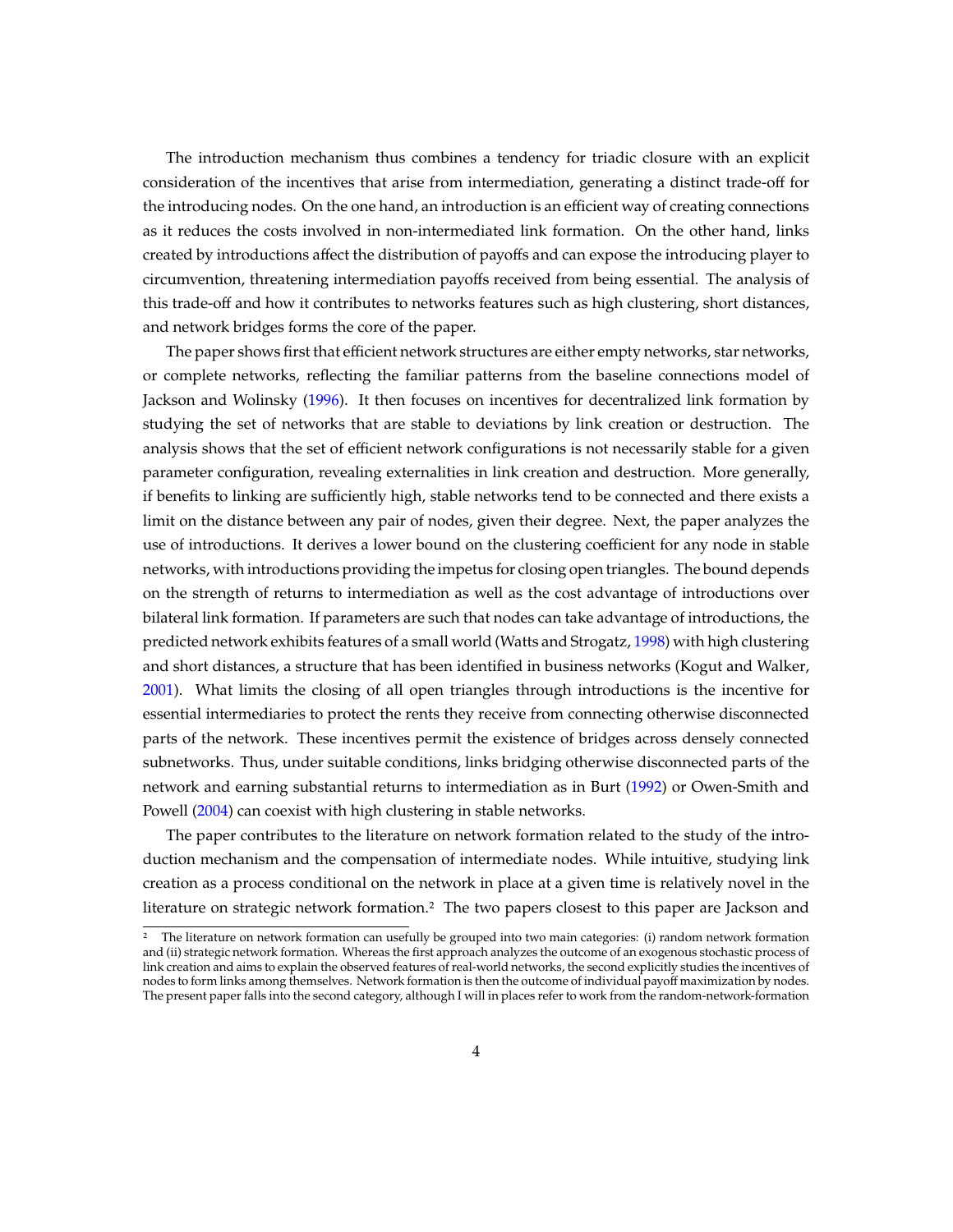Rogers [\(2007](#page-26-8)) and Jackson and Rogers ([2005\)](#page-26-9). In Jackson and Rogers [\(2007](#page-26-8)) the authors study a random network-formation setup with a growing network in which new nodes first connect to a set of randomly chosen existing nodes and in a second process may connect to neighbors of those nodes, that is, connect to friends of friends. Connections created by the second process are similar to those formed in an introduction as studied here in that they close open triangles. Using a combination of both processes, Jackson and Rogers [\(2007](#page-26-8)) are able to match a mean-field approximation of their model to the network properties of a number of applied settings, including high clustering coefficients. The present paper is complementary to Jackson and Rogers ([2007](#page-26-8)) and different from it in at least two main ways. First, Jackson and Rogers [\(2007](#page-26-8)) model link creation via random meeting opportunities, which result in links if the pair of nodes to be linked finds it beneficial to connect. This ignores the strategic aspects of the key role that intermediary players perform in making the kind of introductions that facilitate the friends-of-friends meetings. In contrast, in this paper, I explicitly study intermediary incentives. Second, the underlying payoff model in Jackson and Rogers [\(2007](#page-26-8)) focuses on the returns of each connecting pair independent of the implications for returns from other parts of the network.3 My model puts such externalities at the center of the analysis, studying how incentives for intermediaries to protect their returns shape the resulting network.

Beyond Jackson and Rogers [\(2007\)](#page-26-8), an earlier contribution by Vázquez ([2003\)](#page-27-8) presents a meanfield analysis of graph dynamics with a nearest-friend link creation process. That contribution ignores strategic considerations and focuses instead on how local rules may motivate the preferential attachment hypothesis. More recently, local structures of the network such as triangles and the processes generating them have been exploited in empirical work on network data. For example, Chandrasekhar and Jackson ([2018\)](#page-25-6) show how local structures such as triangles and other subgraphs can be used to study network-formation processes empirically. Recent surveys on this active work stream can be found in Graham ([2019](#page-26-10)) and de Paula [\(2019](#page-26-11)).

The second closely related paper is Jackson and Rogers ([2005](#page-26-9)). In their paper the authors offer a strategic network-formation model that can predict small-world properties. The key ingredients in their analysis are the benefits from indirect links as in the connections model of Jackson and Wolinsky ([1996\)](#page-26-4) and an "islands" cost model, in which links connecting players on the same island are cheaper than links between islands. The present model similarly explains both clustering and short distances but, in addition, analyzes the effect of intermediation benefits and the resulting incentives for individuals to adopt and protect bridging positions. In Jackson and Rogers ([2005\)](#page-26-9) the grouping of players into easily connected islands is given exogenously; in my paper, the cost

tradition.

<sup>3</sup> In extensions in Section V, Jackson and Rogers ([2007\)](#page-26-8) discuss the implications of different payoff specifications and formally show the effect of making payoffs dependent on degree. However, they do not include an analysis of the externalities resulting from intermediation returns.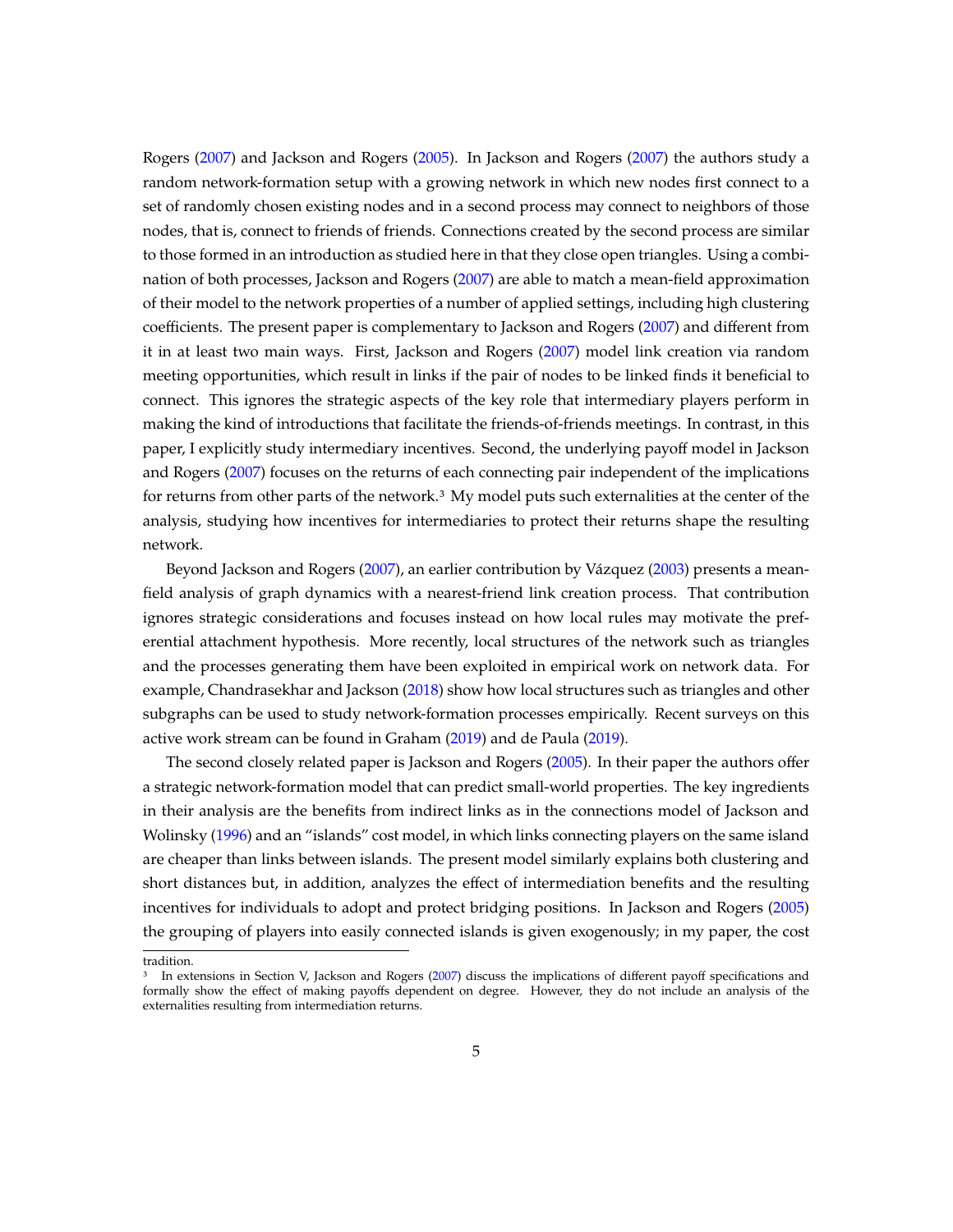advantages arise endogenously through the introduction mechanism. This endogenous, networkbased cost structure is one of the key differences between the present paper and Jackson and Rogers [\(2005](#page-26-9)).

In strategic network formation, Priazhkina and Page [\(2018](#page-27-9)) study referrals or market-sharing by sellers in buyer-seller networks. Although this setting is different from the connections model studied here, referrals are related to introductions in that they require an existing seller-buyer relationship in order for the seller to be able to execute a referral. In their paper, the authors study the incentives for referrals and the implications for market functioning.

In addition, this paper offers a contribution to the literature on incentives for intermediary nodes and rents from intermediation. The benefits accruing to nodes in specific positions crucial to the connectivity of the network are discussed extensively by Burt [\(1992](#page-25-2)) in the context of organizations. The author investigates the rents available to individuals who bridge "structural holes" and the dynamics of jockeying for the positions required to access these rents. Subsequent papers have studied the tension between triadic closure and structural holes. In the economics literature, Goyal and Vega-Redondo ([2007\)](#page-26-6) consider network formation in the presence of intermediation benefits and analyze the interplay of three motivations: (i) access to the network, (ii) benefits from intermediation, and (iii) avoidance of sharing benefits with intermediaries. They find that in the absence of capacity constraints, a star emerges, in which a single node acts as intermediary for all transactions, receiving significant intermediation rents. Contrary to the present paper, in their model, Goyal and Vega-Redondo ([2007\)](#page-26-6) focus on direct link creation and do not implement an introduction mechanism. Other related papers in this vein include Buskens and van de Rijt [\(2008](#page-25-7)), Kleinberg et al. [\(2008](#page-26-7)) and Kossinets and Watts ([2006\)](#page-27-10).

Ambrus and Elliott [\(2020](#page-25-8)) consider stable and efficient configurations of risk-sharing networks. They find a trade-off between stability and inequality: The most stable networks tend to be the most unequal as well, with central agents connecting more peripheral ones and capturing most of the benefits of the network. As in the present paper, Ambrus and Elliott [\(2020](#page-25-8)) find that stable networks tend to both exhibit short distances and include some nodes that bridge others and earn high returns. In their main model, closed triangles have no advantage over open triangles and indeed a closed triangle would be inefficient. In an extension Ambrus and Elliott ([2020\)](#page-25-8) study the implication of requiring agents to have a common friend for risk-sharing to work. This requirement implies that at least three nodes need to be involved for risk-sharing, and for this reason Ambrus and Elliott ([2020\)](#page-25-8) also modify their initially pairwise stability notion to allow for deviations by triplets. This concept of a tripletwise deviation mirrors the notion of deviations by introduction used in this paper. In that version of the model, network structures that are similar to the windmill graphs in Figure [5](#page-21-0) arise as efficient and stable configurations.

Finally, my paper is related to the literature on strategic network formation with transfers. The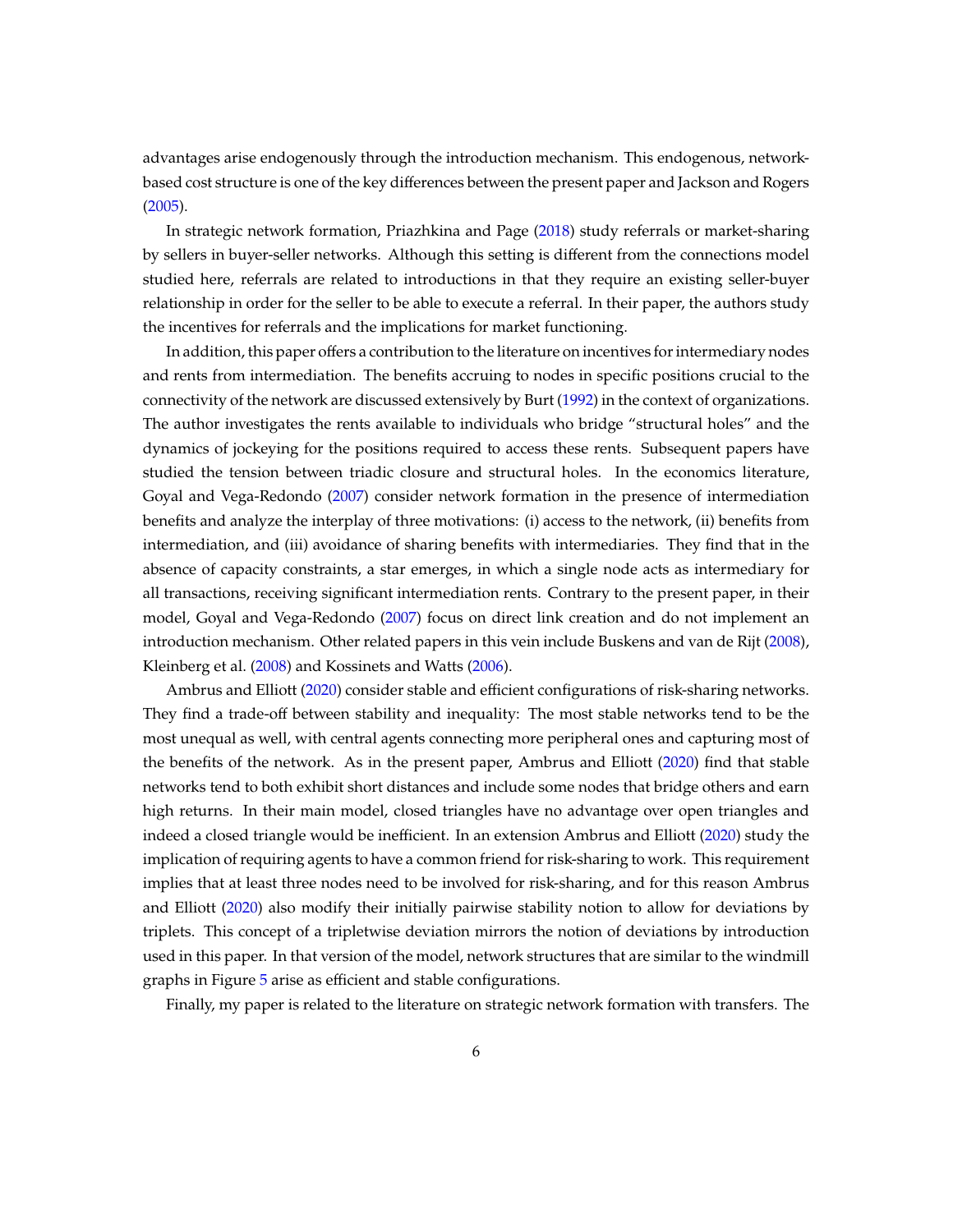introduction mechanism I study requires a mechanism to facilitate compensation of the intermediating node. As a result, transfer payments and their ability to overcome externalities play a key role. The seminal contribution in this area is Currarini and Morelli ([2000\)](#page-25-9), who study a sequential setup with transfers and find that with relatively few restrictions on payoffs, efficient networks are formed in equilibrium. A more general analysis of the various forms of transfers and their ability to implement efficiency in simultaneous network formation is found in Bloch and Jackson [\(2007](#page-25-10)). Neither paper studies the introduction process at the center of the present paper. My paper contributes to the literature by extending the standard game-theoretic tool of pairwise stability (Jackson and Wolinsky, [1996](#page-26-4)) to a setting with more than two players.

The remainder of the paper is structured as follows. Section [2](#page-8-0) presents the main model, including network notions and payoff structures. Using this model, Section [3](#page-11-0) presents the introduction mechanism and characterizes efficient networks. Section [4](#page-13-0) studies the characteristics of networks that are stable to deviations, including introductions, and contains the key results regarding short distances, intermediation benefits, and minimum clustering. Finally, Section [5](#page-24-0) concludes.

# <span id="page-8-0"></span>**2 A Model of Network Formation with Intermediation and Introductions**

This section introduces a model of network formation with introductions and intermediation rents. It builds on the symmetric connections model of Jackson and Wolinsky ([1996](#page-26-4)): Nodes create payoffs from direct and indirect connections and there is a cost to maintaining links. On top of this, the model in this paper introduces rents for link intermediation as well as a new way of link creation by introduction.

#### **2.1 A Connections Model with Intermediation Rents**

To start, we set out some network notation. There is a finite set of *players*  $N = \{1, 2, \ldots, n\}$  with  $n > 3$ . Players represent *nodes* that are linked in a *network* g. g is a set of *links*, that is, pairs of players that are connected to one another, with typical element  $i_j$  representing a link between players *i* and *j*. Let  $g^N$  be the set of all pairs of players in N, describing the complete network.  $g^0$ is the empty set and describes the empty network.

Payoffs are generated by connections between pairs of players. Direct connections generate a normalized surplus of 1; indirect connections that are intermediated by another node generate a surplus of  $\delta \leq 1$ . Following Kleinberg et al. [\(2008](#page-26-7)), connections requiring more than two steps generate a zero surplus. Burt [\(1992](#page-25-2), [2007\)](#page-25-11) shows that in organizational networks, benefits for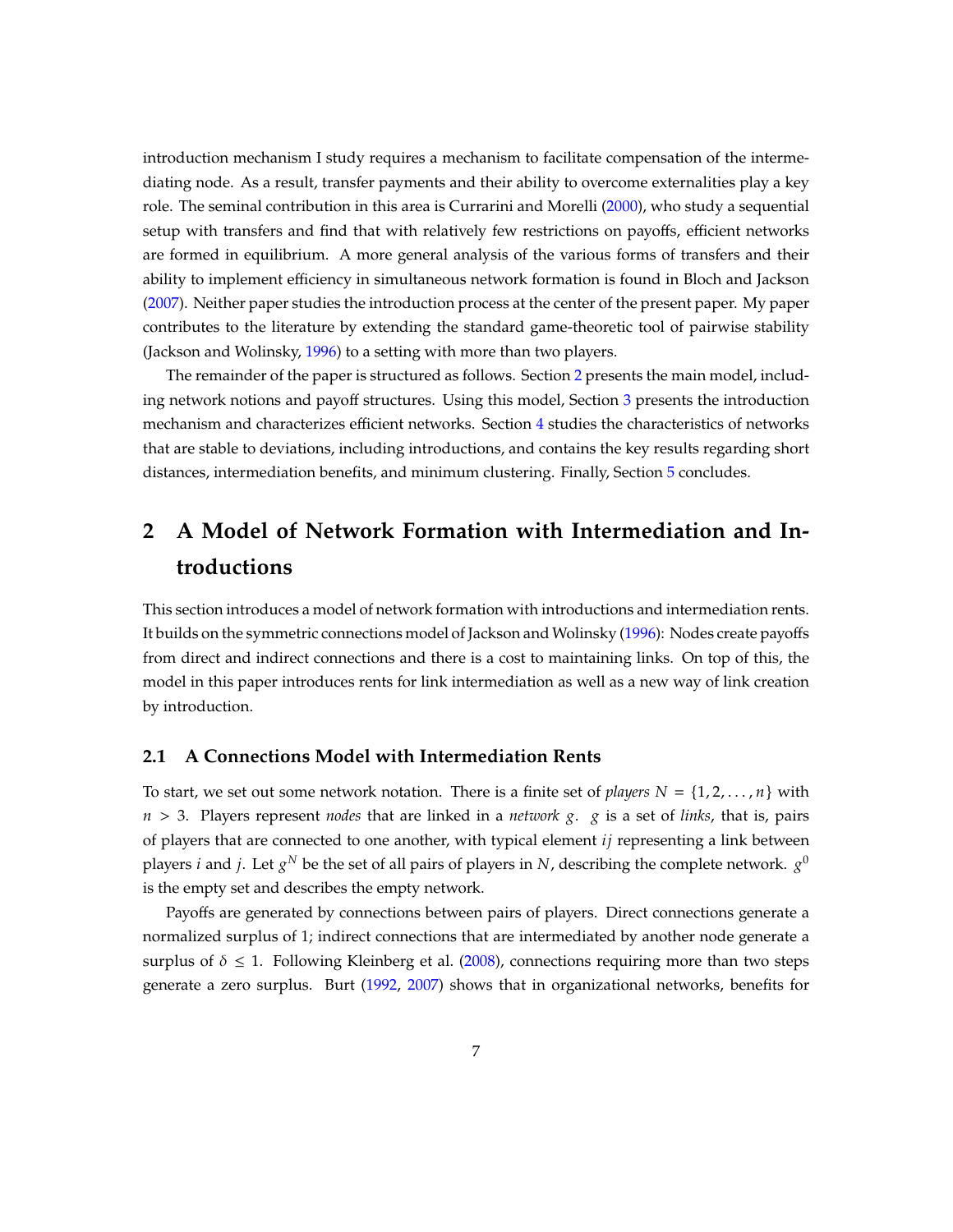nodes that are greater than two steps away are negligible, and argues in support of an analytical framework that ignores such higher-order intermediation.

The surplus generated by direct connections without an intermediary is split equally between the two nodes involved, that is, each receives a payoff of  $1/2$ .

When indirect connections are facilitated by an intermediary, that node can capture a share of the surplus created by the connection, akin to the returns to brokerage identified in Burt ([1992\)](#page-25-2) and subsequent work. Such intermediation profits can also capture the benefits for intermediaries in trading networks as studied in Condorelli, Galeotti, and Renou [\(2017](#page-25-5)), Farboodi, Jarosch, and Shimer [\(2017\)](#page-26-12), Choi, Galeotti, and Goyal [\(2017](#page-25-12)), and Manea ([2018\)](#page-27-6).

The value of intermediation rents depends on the extent to which the intermediary is indispensable for the connection: Where many alternatives exist, rents available to an intermediary will be lower. Formally, total rents for intermediation between *i* and *j* are denoted  $\gamma(r_{ii})$ , which is a function of  $r_{ij}$ , the number of intermediaries, that is, nodes that are connected to both *i* and j. Following Goyal and Vega-Redondo ([2007\)](#page-26-6) I assume that intermediary nodes capture a positive share of the total surplus if and only if they are *essential* to the connection, that is, if they are on every path connecting two nodes and thus  $\gamma(r_{ij}) = \gamma$  if  $r_{ij} = 1$  and  $\gamma(r_{ij}) = 0$  otherwise. This assumption captures intermediation rents being competed away in the spirit of Bertrand competition as soon as there is more than one intermediary.4

In summary, in the connections model with intermediation rents, total payoffs for player  $i$  from network  $g$  are given by

$$
\tilde{\pi}_i(g) = d_i(g)\frac{1-c}{2} + \sum_{\substack{j \neq i:\\\ell_{ij}=2}} \delta \frac{1-I_{\{r_{ij}=1\}\gamma}}{2} + \sum_{\substack{j,k \neq i:\\\ell_{jk}=2 \land ij \in g \land ik \in g}} I_{\{r_{jk}=1\}} \delta \gamma
$$
\n(1)

where  $d_i(g)$  denotes the degree of player *i* in network  $g$  and  $\ell_{ij}$  is the length of the shortest path between nodes  $i$  and  $j$ . Payoffs are the sum of the following components: (i) benefits from direct connections net of link maintenance costs, (ii) benefits from indirect connections net of intermediation rents paid, and (iii) intermediation rents received.

### **2.2 Link Costs and Link Formation with Introductions**

This section describes the process for creating and deleting links. The model permits two different ways of creating new connections. First, under *bilateral link creation* two nodes agree to form a

<sup>4</sup> Aside from incorporating Bertrand competition between intermediaries, zero rents in the case of two or more intermediaries can be derived as a prediction of a model of bargaining in networks without replacement in the limit when bargaining frictions disappear. See Siedlarek [\(2015](#page-27-11)). Kleinberg et al. [\(2008](#page-26-7)) adopt a different approach in which intermediation benefits decay with the number of alternative paths in a more gradual way.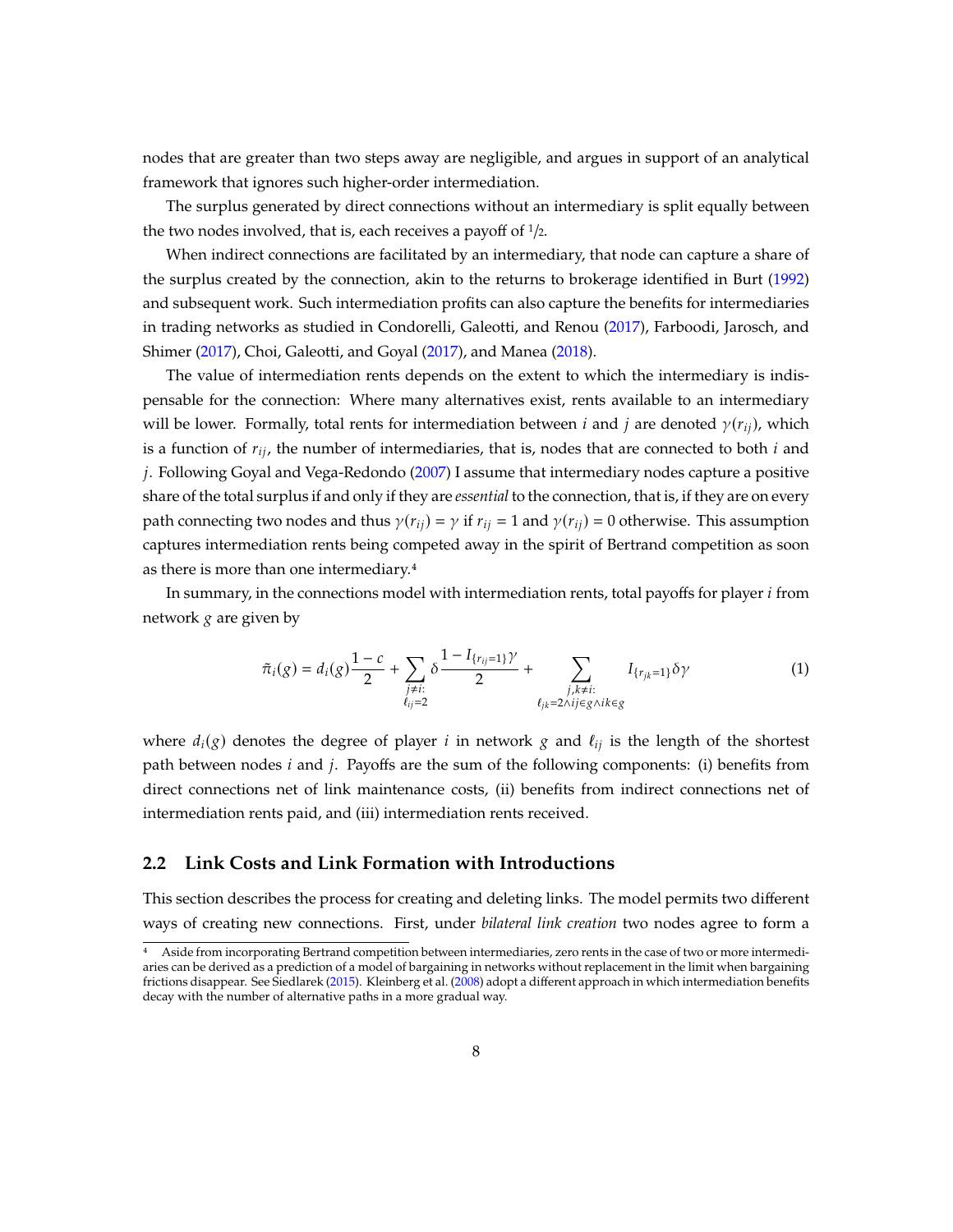<span id="page-10-0"></span>

Figure 1: Forms of Link Formation

link between themselves. Second, under *link creation by introduction* a third-party intermediary can facilitate a new connection between two nodes that are not connected with each other but are both connected to the intermediary. Such connections have a cost advantage over connections created by regular bilateral link formation. Finally, links can be destroyed unilaterally.

Bilateral link creation allows any unconnected pair *i*, *j* to create a new link between themselves if both agree. See Figure [1a.](#page-10-0) Links created in this way incur the full cost  $\epsilon/2 \geq 0$  for each node or  $c$  in total. This cost captures, for example, investments in efforts to screen a potential partner and develop and maintain a sufficient level of trust for a functional relationship.

In addition to bilateral link creation, I introduce link formation via introductions. An introduction occurs when a new connection is created between two unconnected nodes  $i, j$  that share a common neighbor  $k$  and that neighbor acts as intermediary. See Figure [1b](#page-10-0) for an example in a simple network of three nodes. Just like bilateral link formation, this process creates the link  $i_j$ , but in contrast to bilateral link creation by  $i$  and  $j$  independently, it requires the agreement of the introducing node  $k$ .

To capture the benefits of leveraging a common partner in the new connection, introductions in the model have a cost advantage over bilateral link creation and create links that cost  $(1 - \epsilon)c$ , with  $\epsilon \in [0,1]$ . This creates a trade-off for the use of introductions: They are cheaper than regular bilateral link creation but require the agreement of the introducing node.

Allowing for a cost difference between the two types of link creation requires tracking the way in which a link was created. I therefore partition the set of links  $g$  as follows:  $g_B$  contains links created by bilateral link formation,  $g_I$  those created by introduction. As a partition the sets satisfy  $g_B \cup g_I = g$  and  $g_B \cap g_I = \emptyset$ . Payoffs for player *i* for any given network  $g = (g_B, g_I)$  can then be written as shown in Equation [2.](#page-11-1)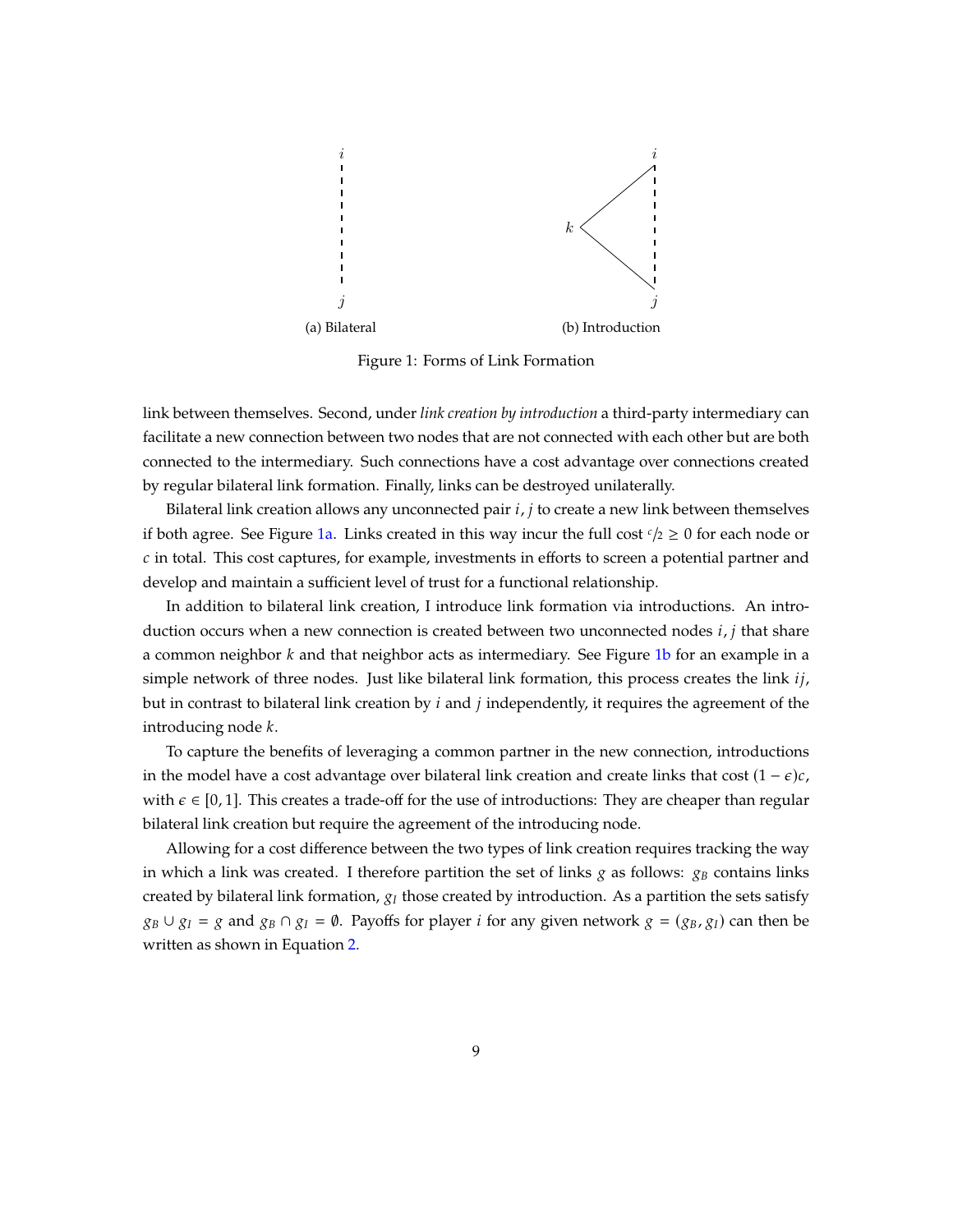$$
\pi_i(g) = d_i(g)\frac{1-c}{2} + \sum_{\substack{j \neq i:\\\ell_{ij}=2}} \delta \frac{1-I_{\{r_{ij}=1\}}\gamma}{2} + \sum_{\substack{j,k \neq i:\\\ell_{jk}=2 \land ij \in g \land ik \in g}} I_{\{r_{jk}=1\}}\delta\gamma + d_i(g_I)\epsilon \frac{c}{2}
$$
(2)

## <span id="page-11-0"></span>**3 Efficient Networks with Introductions**

Efficiency considerations in the model apply to both the process of network formation and the resulting structure of relationships. The definition of efficiency incorporates both by tracking the mode of link creation through the payoff equation (Eq. [2](#page-11-1)).

<span id="page-11-3"></span>**Definition 1.** *A network structure*  $g^* = (g^*_{\tilde{F}})$  *,* <sup>∗</sup> ) *is efficient among the set of feasible networks if it maximizes the sum of total payoffs across nodes net of the minimum cost incurred in creating it. That is,*

<span id="page-11-1"></span>
$$
g^* = \underset{g \in G}{\text{argmax}} \sum_{i \in N} \pi_i(g) \tag{3}
$$

We start by considering the cost of link creation. Generally speaking, introductions are more efficient than link creation without introductions due to their cost advantage  $\varepsilon$ . However, the requirement for nodes to share a common neighbor before introductions are feasible implies some role for non-mediated bilateral link creation. For example, creating a closed triangle from three isolated nodes requires at least two links created by bilateral link formation. The third link closing the triangle can then be formed by introduction. Without this restriction taking account of the dynamics of the introduction process, only networks with all links in  $g_I$  could ever be efficient.

Proposition [2](#page-11-2) shows the interaction of the net benefits from connections and the costs from link creation. The structure of the proof follows Jackson and Wolinsky [\(1996\)](#page-26-4) and is provided together with all other proofs in the Appendix.

Note that different from Jackson and Wolinsky ([1996\)](#page-26-4), the result requires a characterization not just of the links of the final network structure but also of the most efficient way of creating the network through a combination of bilateral link creation and introductions.

<span id="page-11-2"></span>**Proposition 2.** The unique efficient network structure  $g^*$  in the model with introductions is:

1. *The* empty network  $(g^0, g^0)$  *if* 

$$
c > 1 + \frac{n-2}{2}\delta, \text{ and}
$$

$$
c > \frac{1}{1 - (1 - \frac{2}{n})\epsilon}
$$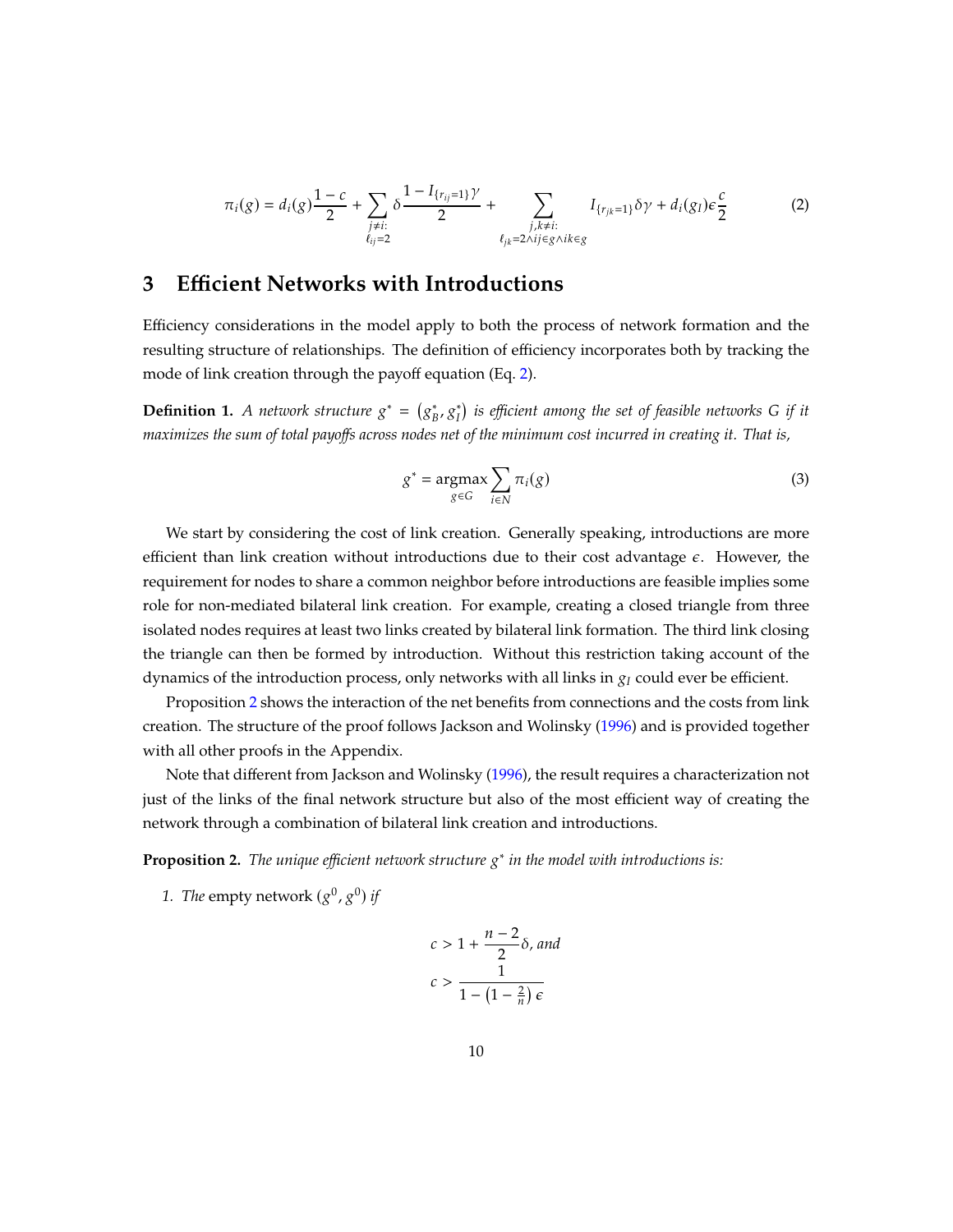2. *The n-player star network*  $(g^S, \emptyset)$  *if* 

$$
c < 1 + \frac{n-2}{2}\delta, \text{ and}
$$
\n
$$
c > \frac{1-\delta}{1-\epsilon}
$$

*The star network is formed by*  $n - 1$  *links created by bilateral link creation.* 

3. *The n-player* complete network  $(g^S, g^C \setminus g^S)$  *if* 

$$
c < \frac{1}{1 - \left(1 - \frac{2}{n}\right)\epsilon}, \text{ and}
$$
\n
$$
c < \frac{1 - \delta}{1 - \epsilon}
$$

*The complete network consists of a star network with* − 1 *links created by bilateral link creation with all remaining links created through introductions.*

*The efficient network structure is unique up to a permutation of players.*

The characterization focuses on the relationship between the cost per link  $c$  and the efficiency of introductions  $\epsilon$ . Figure [2](#page-11-2) illustrates the parameter regions characterized in Proposition 2. As the cost efficiency of introductions increases, the efficient network is either complete or empty: Once link formation is productive at all, it pays to make maximum use of introductions and form the complete network.

At  $\epsilon = 0$  introductions do not provide any advantage over bilateral link creation. As a result, the efficient structures and parameter ranges correspond to those in Jackson and Wolinsky [\(1996](#page-26-4)). However, as the cost advantage of introductions  $\epsilon$  increases, differences between Jackson and Wolinsky [\(1996](#page-26-4)) and the setting with introductions emerge.

Initially, as  $\epsilon$  increases from zero, it becomes more advantageous to close open triangles and the cost range for which the star network is efficient decreases, while the range for the complete network increases. Above a certain level of cost efficiency, the star network is not efficient for any level of linking cost anymore and only either the empty network or the complete network remains efficient. The result shows the extent to which the cost advantage of introductions pushes efficient structures toward high density and high levels of clustering. The efficient configuration is independent of the intermediation rent parameter  $\gamma$  as it only presents a transfer between players, without efficiency implications in the sense of Definition [1](#page-11-3). The results given here provide a benchmark for subsequent analysis, which studies the incentives for players to create and remove links from the network.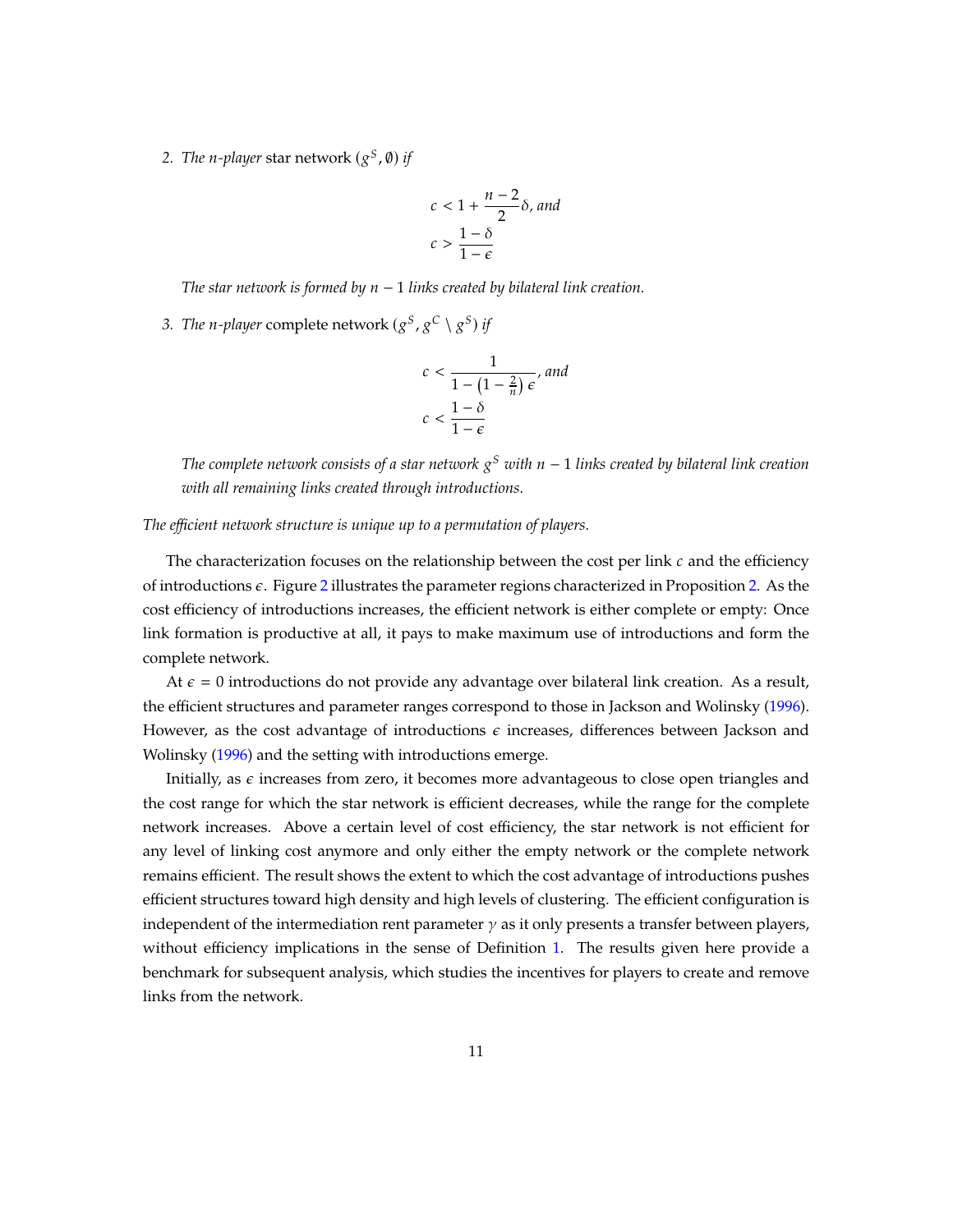<span id="page-13-1"></span>

Figure 2: Efficient Network Configurations ( $\epsilon = 1$ )

### <span id="page-13-0"></span>**4 Stable Networks with Introductions**

This section presents results on networks that are stable when introductions are available. I build on the pairwise stability concept of Jackson and Wolinsky ([1996\)](#page-26-4) by incorporating a suitable extension that allows for introductions and transfers.

The analysis of introductions requires the inclusion of transfers to the introducing player in order to compensate that player for the potential loss of intermediation benefits. For illustration, consider the payoff implications of the new link that is created. The new link shortens the distance between the two players being introduced to one step, yielding an increase in connection benefits. However, the new link does not generate any additional benefits for the introducing player as he is already connected to both. Indeed, the new link results in the introducing player no longer being needed for the connection between the players introduced, and thus he will lose out. Introductions by themselves are at best payoff neutral for the introducing player, and transfer payments are necessary to make any introduction profitable for the introducer. As a result, the stability concept I use here is one that considers deviations with transfers as proposed in Bloch and Jackson [\(2006](#page-25-13)). Their stability concept recognizes unilateral link destruction and bilateral link creation. I extend their setting with an additional stability condition to account for link creation via the introduction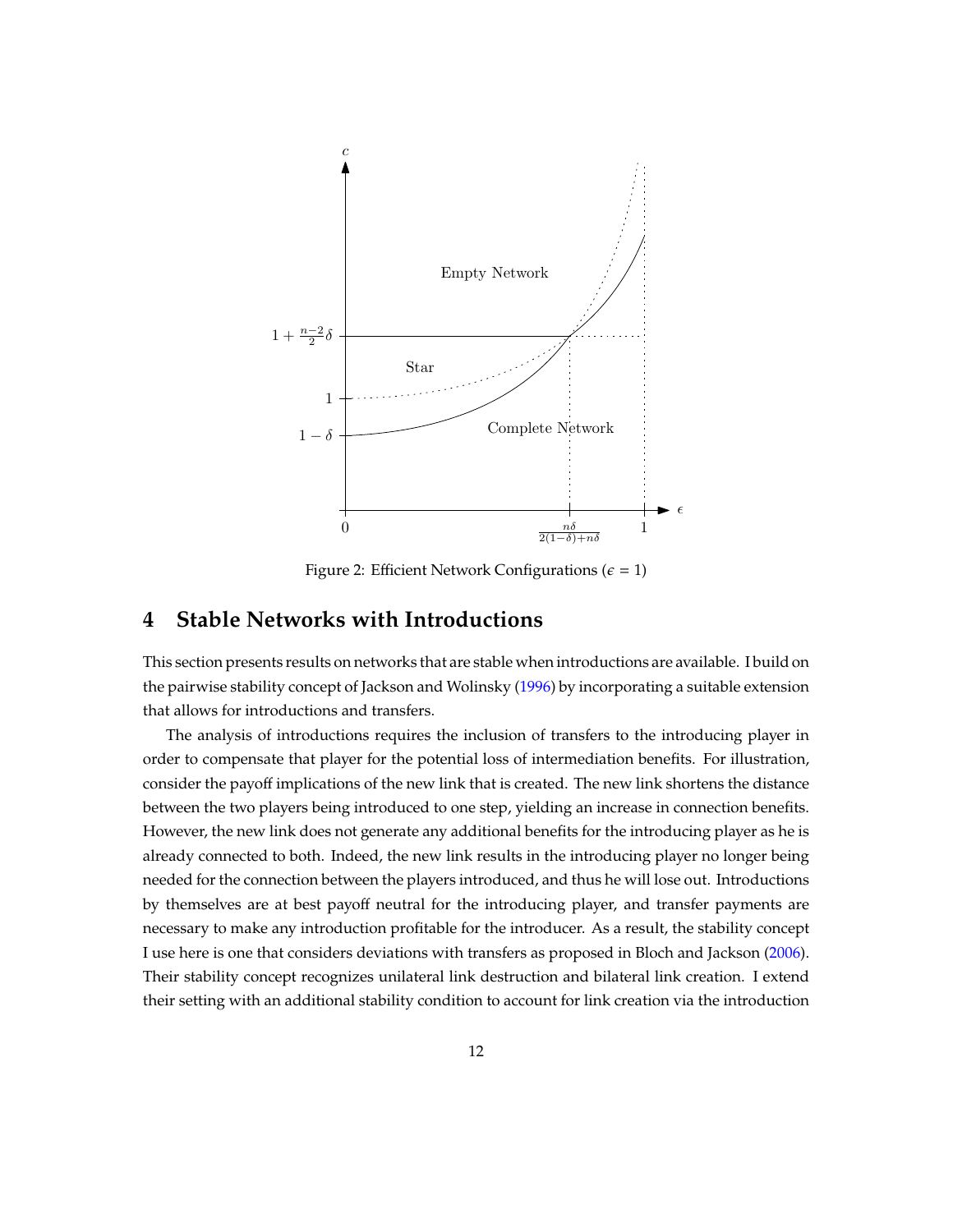process.

<span id="page-14-0"></span>**Definition 3** (Myopic stability under introductions)**.** *A network is myopically stable with introductions if:*

*a.* (Destruction)  $\forall$  *i j* ∈ *g*,

$$
\pi_i(g) + \pi_j(g) \ge \pi_i(g - ij) + \pi_j(g - ij)
$$

*b. (Bilateral Link Formation)*  $∀$  *i*  $≢$  *g*,

$$
\pi_i(g) + \pi_j(g) \ge \pi_i(g + ij) + \pi_j(g + ij)
$$

*c. (Introduction)*  $\forall$  {*i*, *j*, *k* : *ik* ∈ *g*  $\land$  *jk* ∈ *g*  $\land$  *ij* ∉ *g*}

$$
\sum_{v \in \{i,j,k\}} \pi_v(g) \ge \sum_{v \in \{i,j,k\}} \pi_v(g+ij)
$$

The first two conditions correspond to those used for networks that are *pairwise stable with transfers*, as analyzed in Bloch and Jackson ([2006\)](#page-25-13). The definition includes a third condition, which requires that in a stable network there be no opportunities for profitable introductions. That is, there cannot be a triplet of nodes that form an open triangle jointly benefiting from adding the missing link, with a lower fixed cost  $(1 - \epsilon) f$ .

Note that the third condition — introduction — allows a deviation by a coalition of three agents. This kind of deviation arguably requires an additional degree of coordination beyond the usual bilateral deviations familiar from Jackson and Wolinsky ([1996\)](#page-26-4) and other papers. In this paper, such deviations are permitted if they reflect introductions; that is, the three notes are already connected on a subnetwork induced by themselves and are forming the missing link. In the context of international trade, Chaney ([2014\)](#page-25-0) shows that such a process can successfully explain the dynamics of trade works over time.<sup>5</sup>

All three conditions allow for transfers between the players involved by considering the *sum of payoffs* rather than individual payoffs. This also applies to link destruction in order to maintain symmetry between link creation and link destruction.<sup>6</sup> Note that such transfers do not need to involve a monetary exchange at the time of the introduction. For example, a debt might be incurred in the form of owing a favor to another party in the future (Jackson, Rodriguez-Barraquer, and Tan, [2012\)](#page-26-2).

<sup>5</sup> See also the discussion of tripletwise deviations in Section 6.2 of Ambrus and Elliott ([2020\)](#page-25-8). They allow deviations by three nodes as long as they create the new links among themselves and thus facilitate risk-sharing among themselves.

 $6\degree$  See footnote 5 in Bloch and Jackson [\(2006](#page-25-13)) for a discussion of this issue.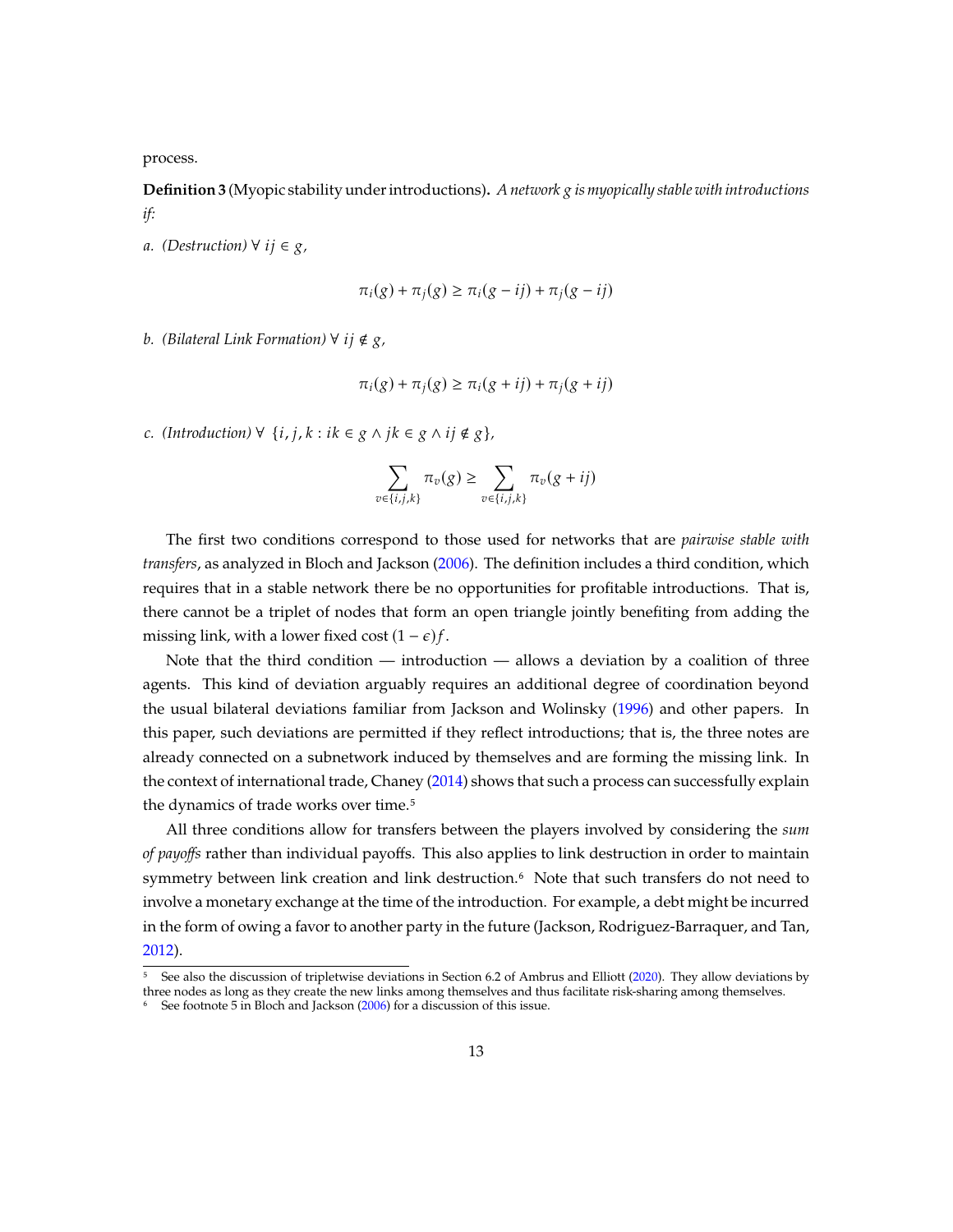Allowing for transfers in link destruction reduces the set of profitable deviations of this type: All link removals that are jointly profitable necessarily involve at least one player for whom it is unilaterally profitable; however, if one player loses out from the removal of the link, Definition [3](#page-14-0) requires that the damage done to the other side involved in the link not be too high. In this sense, the solution concept with transfers is weaker than that without transfers as far as link destruction is concerned.

The following section analyzes networks that are stable when introductions are feasible by (i) considering the stability properties of the efficient configurations (Section [4.1\)](#page-15-0) and (ii) characterizing the properties of stable networks in general (Sections [4.2](#page-17-0) and [4.3\)](#page-18-0).

#### <span id="page-15-0"></span>**4.1 Stability of Efficient Networks**

This section derives the stability properties of the configurations that are possible efficient arrangements for some parameter ranges. The analysis starts with one of the possible efficient configurations — the empty network, the star network, and the complete network — and characterizes the parameter restrictions necessary for each configuration to be stable. The details of the derivation of the conditions have been relegated to the Appendix, Section [A.2.](#page-30-0)

<span id="page-15-1"></span>**Proposition 4.** *The three efficient network structures are myopically stable with introductions if the following conditions hold:*

*1. The* empty network *is stable if*

$$
c\geq 1
$$

*2. The* star network *is stable if*

$$
c \ge \max\left\{1 - \delta(1 - \gamma), \frac{1 - \delta}{1 - \epsilon}\right\}, \text{ and}
$$
  

$$
c \le 1 + (n - 2)\delta \frac{1 + \gamma}{2}
$$

*3. The* complete network *is stable if*

 $c \leq 1 - \delta$ 

The parameter thresholds are illustrated in Figure [3.](#page-16-0) Table [1](#page-17-1) lists the parameter ranges for stability next to the corresponding thresholds for efficiency, which are derived in Section [3.](#page-11-0) In some areas, efficiency and stability are aligned. For example, whenever a complete network is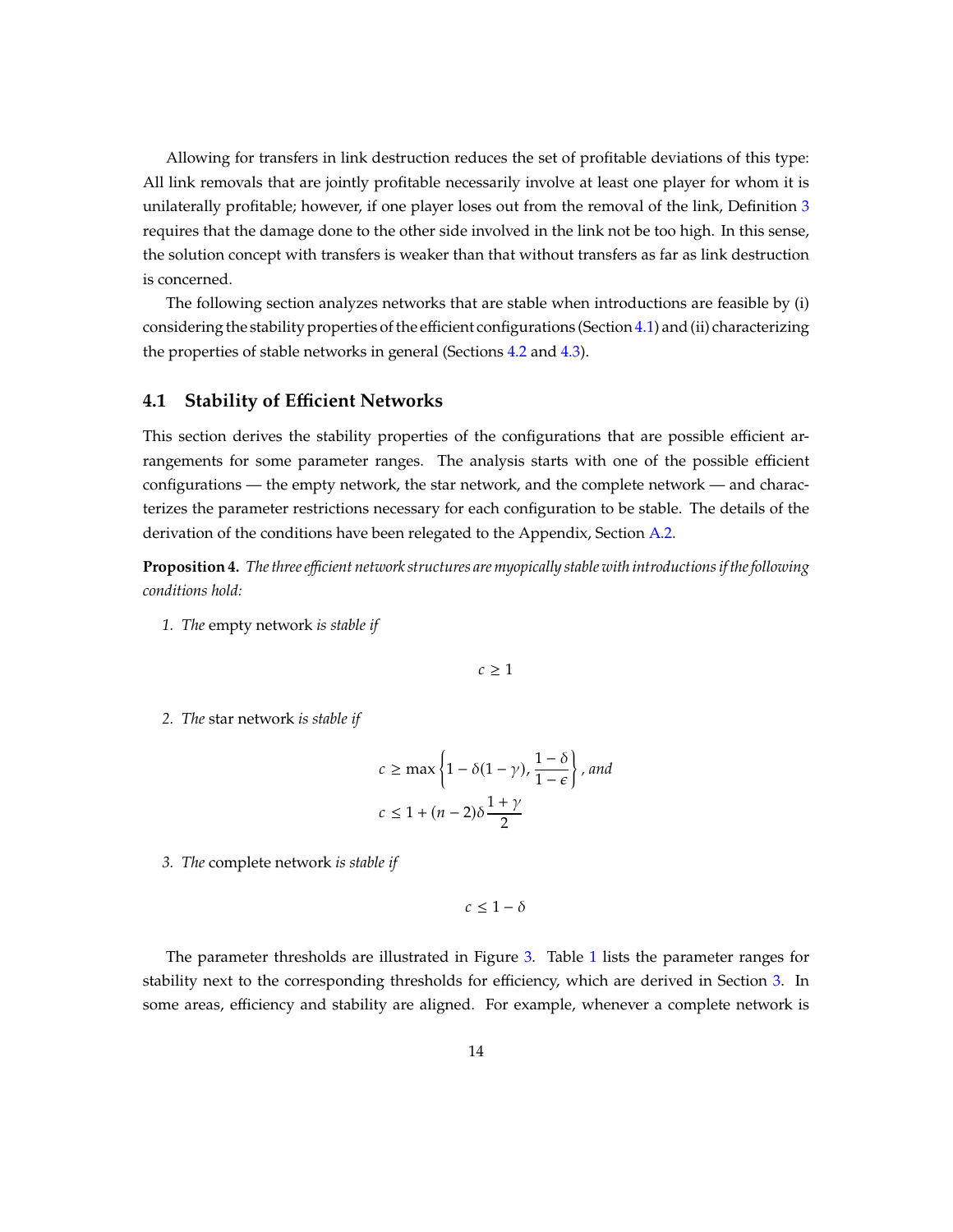<span id="page-16-0"></span>

Figure 3: Myopic Stability of Empty, Star, and Complete Networks ( $\epsilon = 1$ )

efficient, it is also stable. However, in other areas stability and efficiency diverge reflecting the presence of externalities in payoffs. This misalignment between efficiency and stability is familiar from the literature on strategic network formation such as Jackson and Wolinsky ([1996\)](#page-26-4): When considering whether to create or destroy a link, the players involved assess the impact only on their own payoffs and disregard the effect on other players.

The shaded area in Figure [3](#page-16-0) represents the parameter space in which none of the three configurations is stable for any  $n > 3$ . The complete network is not robust to deviations in which a pair of players delete a link created by bilateral link creation, because they prefer an indirect connection intermediated by at least two competing middlemen, and thus without intermediation rents, and recouping the linking cost. The star network is not stable either: Here, a deviation by two peripheral players creating a new direct connection via bilateral link formation would be profitable, as it not only gives them the benefit of a direct connection but also allows them to circumvent the intermediation rents earned by the center node in the star network.7

<sup>7</sup>  Note that the fact that none of the networks identified as efficient in Proposition [2](#page-11-2) is stable in the shaded area does not imply that no network at all would be stable in this parameter region. If  $c < 1 - \delta(1 - \gamma)$  such that bilateral link creation to circumvent essential intermediaries is profitable, then the two-star network with two hub nodes with connections to all other nodes would be stable as long as  $c > \frac{1-\delta}{1-\epsilon}$ . If  $c < \frac{1-\delta}{1-\epsilon}$  such that links created by introduction create more surplus than indirect connection, then there would be no incentive to ever remove such a link. This implies that under these conditions at least the complete network with all links created by introduction would be stable.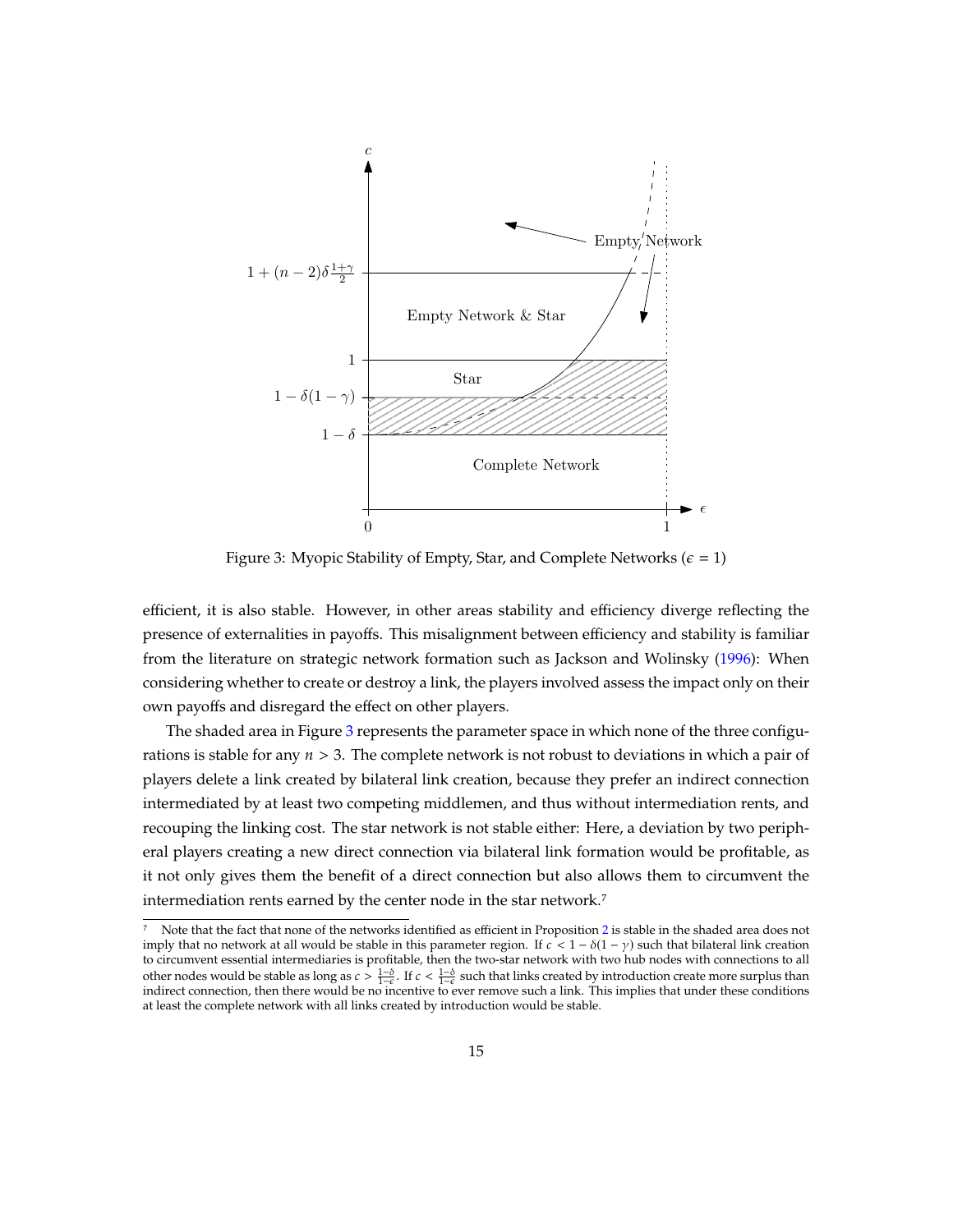The derived conditions also imply that for certain parameter ranges, multiple configurations can be myopically stable. For example, if linking costs are in a medium range and the efficiency of introductions is not too high, then both the empty and the star network are stable. As shown in Section [3,](#page-11-0) only one of these would be efficient at the same time. The multiplicity of stable networks is a generic feature of the model and a function of the myopia inherent in the stability concept. Note that multiplicity also implies that even if an efficient structure is stable, it does not necessarily follow that this is the network outcome that is achieved. Under the stability rules proposed here, any stable network can be supported, irrespective of its efficiency properties.<sup>8</sup>

<span id="page-17-1"></span>

| Network  | Efficient                                       | <b>Myopically Stable</b>                      |
|----------|-------------------------------------------------|-----------------------------------------------|
| Empty    | $c > 1 + \frac{n-2}{2}\delta$ , and $c \ge 1$   |                                               |
|          | $c > \frac{1}{1-(1-\frac{2}{\pi})\epsilon}$     |                                               |
| Star     | $c < 1 + \frac{n-2}{2}\delta$ , and             | $c \leq 1 + (n-2)\delta^{\frac{1+\gamma}{2}}$ |
|          | $c > \frac{1-\epsilon}{1-\delta}$               | $c \geq 1 - \delta(1 - \gamma)$ , and         |
|          |                                                 | $c \geq \frac{1-\delta}{1-\epsilon}$          |
| Complete | $c < \frac{1}{1-(1-\frac{2}{n})\epsilon}$ , and | $c \leq 1-\delta$                             |
|          | $c < \frac{1-\hat{\epsilon}}{1-\hat{\epsilon}}$ |                                               |

Table 1: Parameter Ranges for Efficient and Myopically Stable Networks

### <span id="page-17-0"></span>**4.2 Stable Networks' Maximum Distance and Connectedness**

Next, I briefly study the maximum distance of networks that are pairwise stable with introductions. I identify an upper bound on the number of connections of the two highest degree nodes that are a distance of more than three steps apart.

<span id="page-17-2"></span>**Proposition 5.** Let  $g$  be a network that is pairwise stable with introductions. Let  $(i, j)$  be the pair of nodes *with highest sum of degrees*  $d_i(g) + d_j(g)$  *such that*  $\ell_{ij} > 3$ *. Then:* 

<span id="page-17-3"></span>
$$
d_i(g) + d_j(g) \le -\frac{2\left[ (1 - c) \right]}{\delta(1 + \gamma)}
$$
\n(4)

The result shows that even in settings where an isolated link is not profitable  $(1 - c < 0)$ , sufficiently high intermediation benefits can exert a force toward limiting the diameter of a network by encouraging higher degree nodes that are far away from each other to connect and benefit from intermediating a number of indirect connections.

<sup>&</sup>lt;sup>8</sup> I thank an anonymous referee for making this point.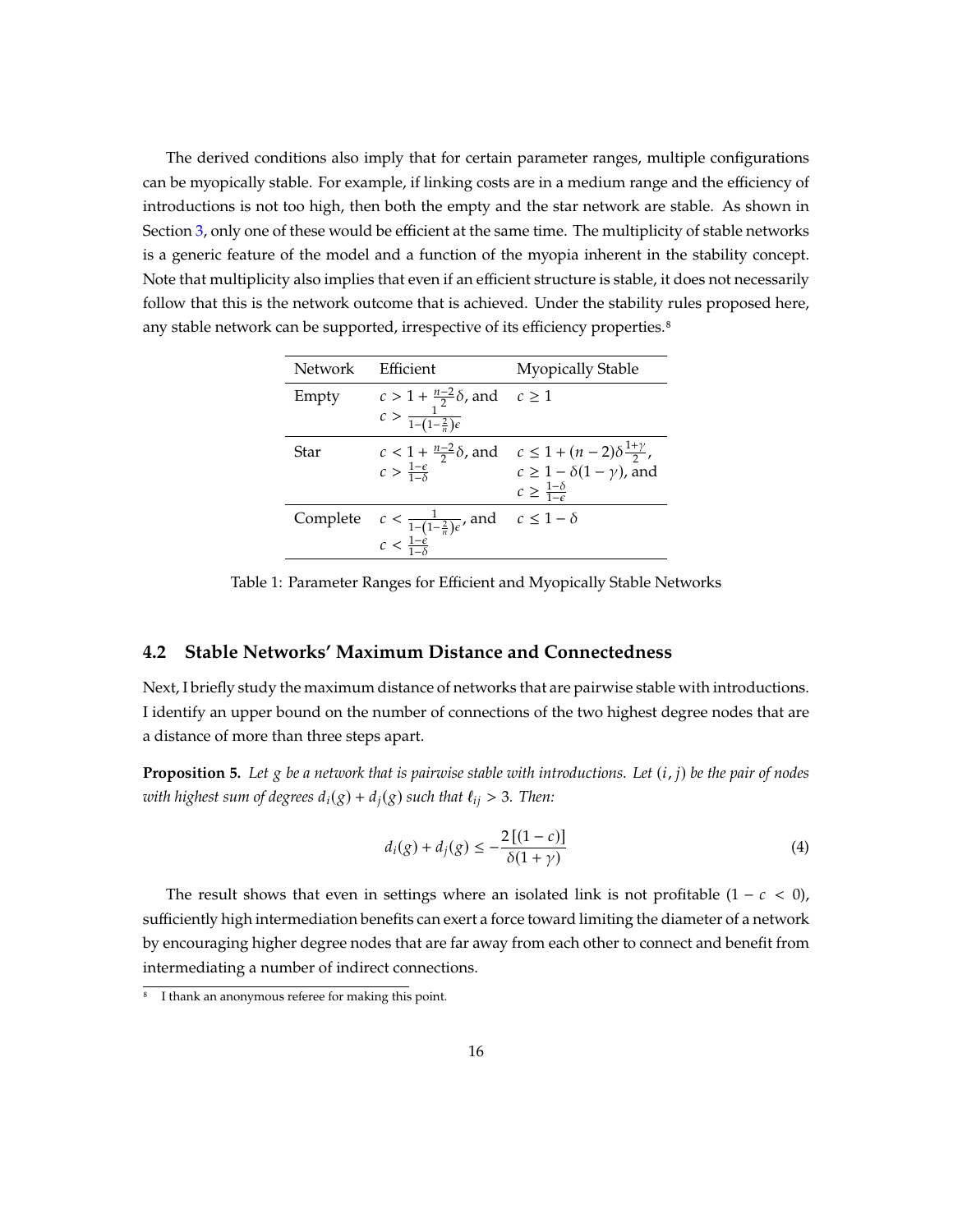Note that the result leverages both the returns from indirect connections and the intermediation rents for nodes that bring together otherwise disconnected parts of the network. The threshold degree is falling as payoffs for indirect connections  $\delta$  and returns for intermediation  $\gamma$  increase. In contrast, if  $\delta \to 0$  the threshold tends to infinity if link costs exceed the direct benefits of a link  $(c > 1)$ . Finally, once link costs are sufficiently small, the result implies that any stable network will be empty or fully connected.

**Corollary 6.** If link costs are sufficiently small such that  $c < 1 + \delta \frac{1+\gamma}{2}$  $\frac{17}{2}$ , any non-empty network that is a *pairwise stable network with introductions will be connected.*

### <span id="page-18-0"></span>**4.3 Stable Networks Exhibit Minimum Level of Clustering**

This section considers the impact of introductions on properties of stable networks more generally, focusing on clustering and connectedness. Beginning with clustering, I first ask which possible introductions will remain unused in stable networks. I then extend the analysis to derive a lower bound for local clustering coefficients in stable networks.

Proposition [7](#page-18-1) shows that the payoff from an introduction of  $i$  and  $j$  by  $k$  depends on the local network environment only through nodes that are neighbors of either  $i$  or  $j$  but not both.

<span id="page-18-1"></span>**Proposition 7.** *Consider a network such that there is an opportunity for to introduce and . The change in total payoffs to , , from creating the introduction in the sense of Definition [3](#page-14-0) is*

$$
\Delta \pi_{ijk} = 1 - (1 - \epsilon)c - \delta
$$
  
+ 
$$
\delta \sum_{\substack{u \neq v \neq w:\\v,w \in \{i,j\}, u \notin \{i,j,k\}, \\ uv \in g, uv \notin g, u \neq g}} \left[ I_{\{\ell_{uw} > 2\}} \frac{1 + \gamma}{2} + I_{\{\ell_{uw} = 2 \land r_{uw} = 1\}} \frac{\gamma}{2} \right]
$$
  
+ 
$$
\delta \sum_{\substack{u \neq v \neq w:\\v,w \in \{i,j\}, u \notin \{i,j,k\}, \\ uv \in g, uv \notin g, u \neq g}} \left[ I_{\{r_{uw} = 1\}} \frac{-\gamma}{2} \right]
$$

The result decomposes the overall effect into several constituents based on the local network structure around the introduction: first, the payoff effect from the *new direct link* between  $i$  and  $j$ that replaces the indirect connection via  $k$  with a direct link (Figure [4a](#page-19-0)); second, the positive payoff effect from the *new indirect link* between any nodes not directly connected to k and connected to exactly one of the nodes to be introduced *i*, *j*, where no indirect link previously existed (Figure [4b](#page-19-0)); third, the positive payoff effect from such a newly created indirect link where that new link helps *avoid intermediation rents* previously paid to a third node (Figure [4c](#page-19-0)); and fourth, the negative payoff effect from such a newly created indirect link where that link means that the introducing node *loses*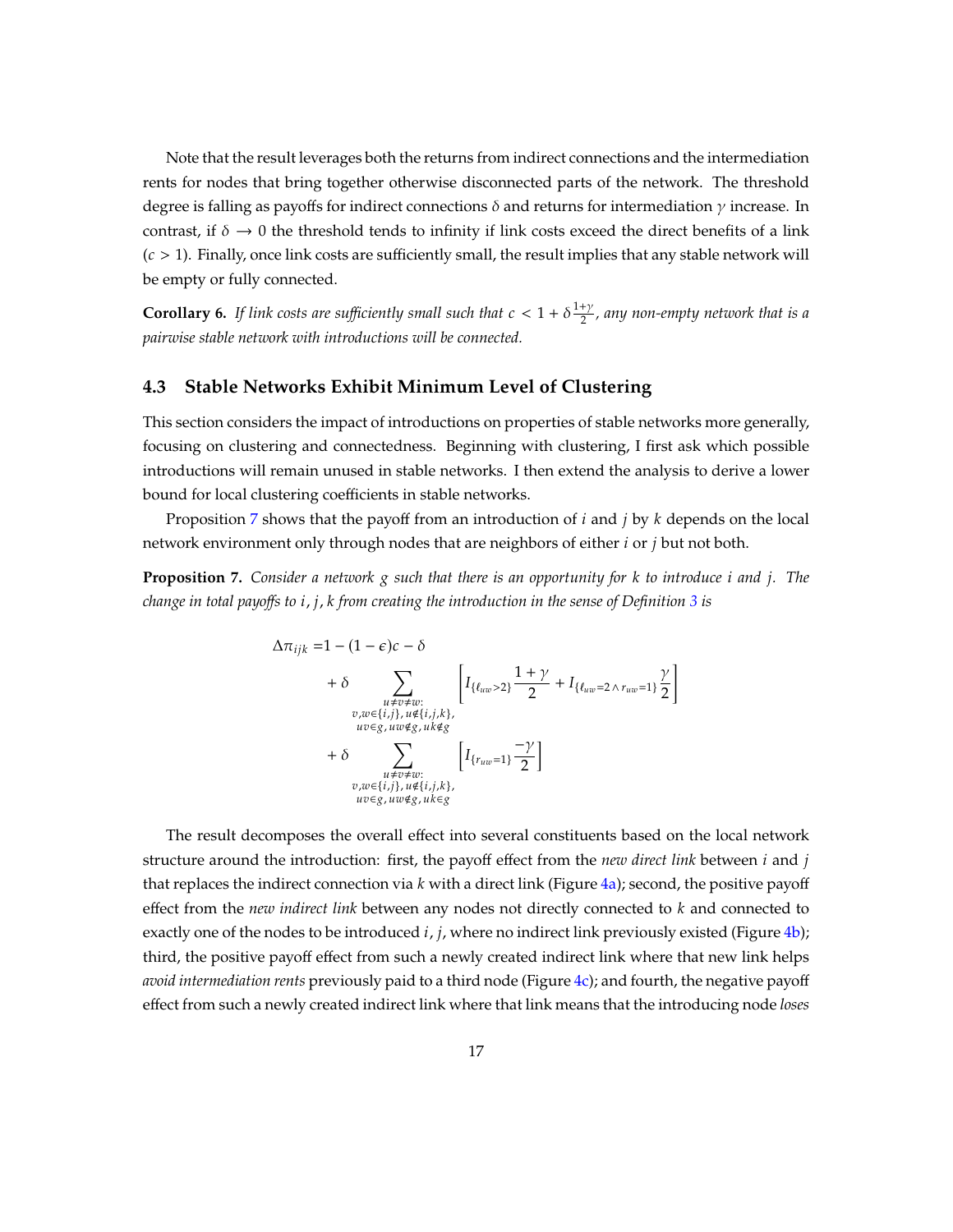<span id="page-19-0"></span>

Figure 4: Payoff Implications of an Introduction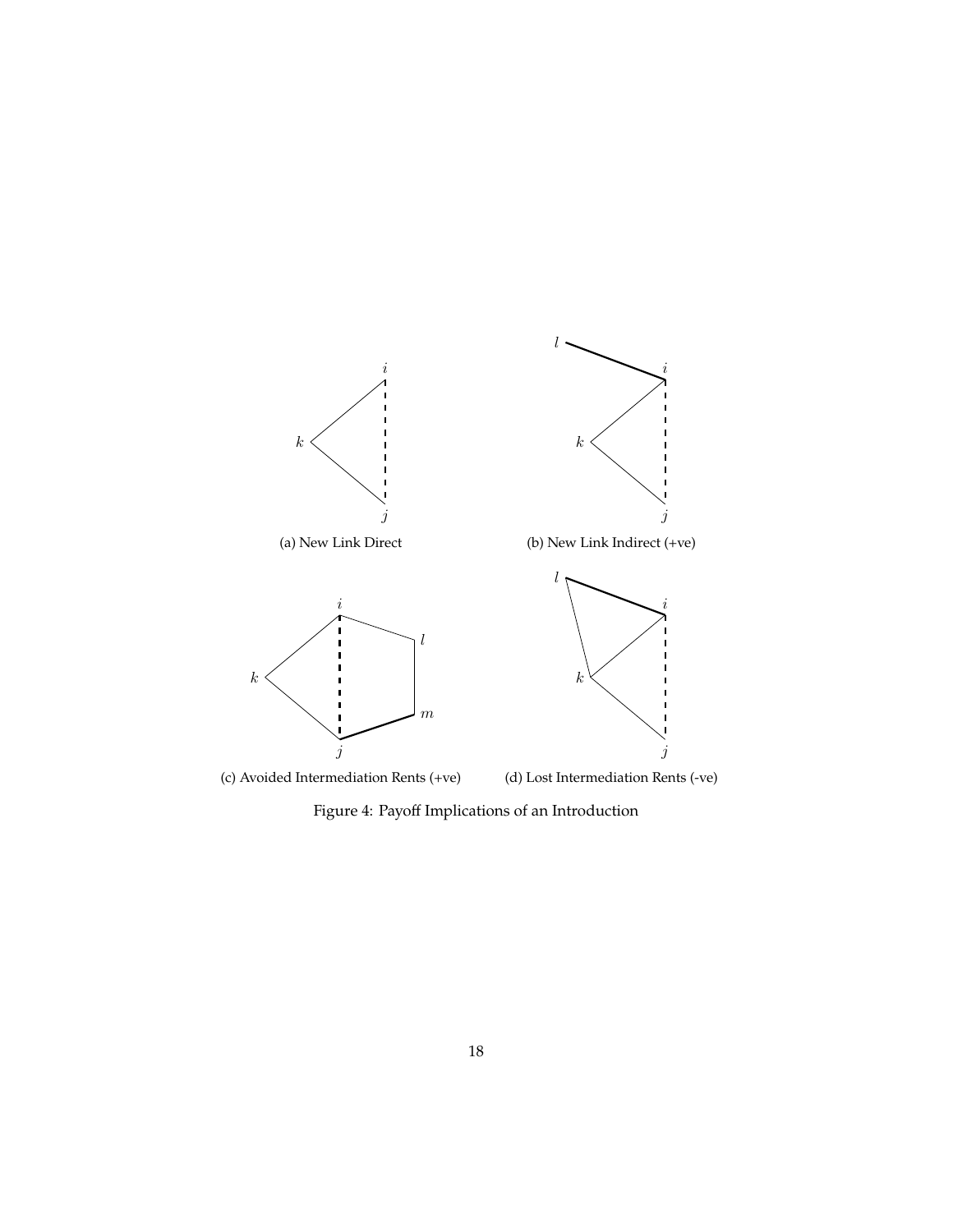*intermediation rents* previously captured. Note that all but the first of these components relate to nodes that are connected to exactly one of the nodes to be introduced. Proposition [7](#page-18-1) shows that these are the only configurations that have payoff implications for the three nodes involved in an introduction.

It follows immediately from Proposition [7](#page-18-1) that we can bound the payoff from an introduction from below by focusing on the number of neighbors of  $i$  or  $j$  that can generate a negative payoff for  $\{i, j, k\}$  jointly.

<span id="page-20-0"></span>**Proposition 8.** Consider a network g such that there is an opportunity for k to introduce *i* and *j*. Let  $\mu$  be *the number of nodes u such that (i)*  $uk \in \mathfrak{g}$ ,  $(ii)$   $ui \in \mathfrak{g}$  or  $ui \in \mathfrak{g}$ , but not both, and (iii) k is essential for the *indirect connection between and (or and ), respectively. If is myopically stable with introductions then*

$$
\mu \geq \mu^* \equiv \left\lfloor 2 \frac{1-(1-\epsilon)c - \delta}{\delta \gamma} \right\rfloor
$$

Note that for  $\mu^*$  to be positive requires an introduction to be profitable in isolation, that is, in a setting without any neighbor to *i* jk such that  $1 - (1 - \epsilon)c - \delta > 0$ . We will focus on this case in the subsequent discussion. If introductions by themselves are not profitable to the three nodes involved even without any of the additional effects identified above, the results below have no bite. Conditional on isolated introductions being profitable,  $\mu^*$  increases as intermediation profits  $\gamma$  become less important, because the loss of intermediation benefits to the introducing node is the friction that can prevent introductions from being profitable. In addition,  $\mu^*$  is increasing in  $\epsilon$ , the cost advantage of introductions relative to direct bilateral link creation.

Proposition [8](#page-20-0) connects any unused introduction opportunity to a minimum number of nodes that form a closed triangle. We can then establish the following result bounding the local clustering coefficient of any node in a myopically stable network based on the underlying parameters of the model.

<span id="page-20-1"></span>**Proposition 9.** Let g be a network that is myopically stable with introductions. Define  $\lambda^* = \lfloor \frac{\mu^*}{2} \rfloor$  $\frac{1}{2}$   $\rfloor$  + 1. Then *the local clustering coefficient*  $c_k$  *of any node*  $k$  *with degree*  $d_k \geq 2$  *in the network is bounded below by*  $\underline{c}(d_k)$ *such that*

$$
c_k \geq \underline{c}(d_k) \equiv \begin{cases} 1 & \text{if } d_k \leq \lambda^* \\ \frac{d_k}{\lambda^*} \frac{\lambda^* - 1}{\lambda^*} & \text{if } d_k > \lambda^* \end{cases}
$$

The bound is derived by assigning all neighbors of node  $k$  to cliques, that is, fully connected subnetworks (excluding links to  $k$ ) of size  $\lambda^*$  nodes, which implies that each pair of unconnected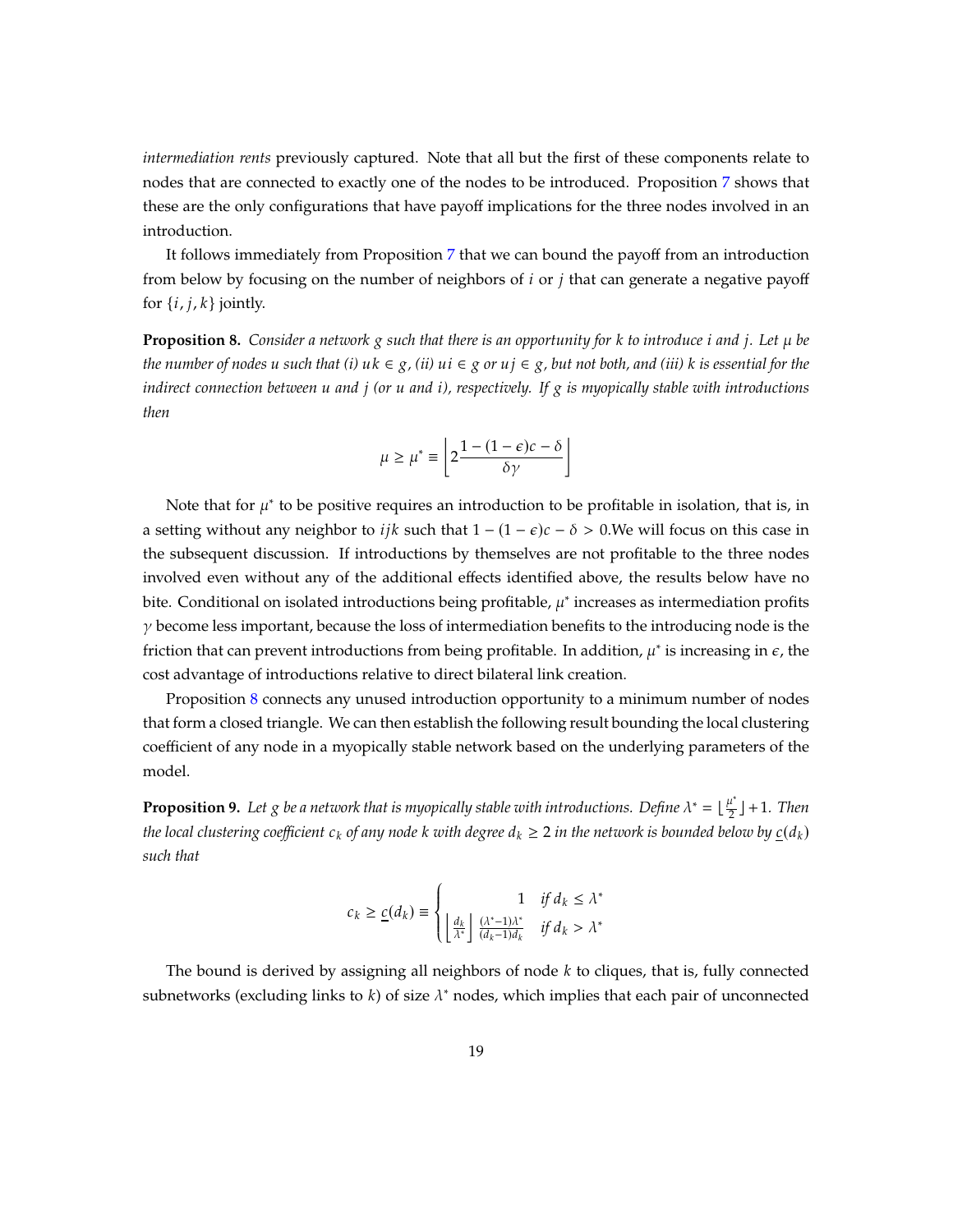nodes together have at least  $\mu^*$  neighbors each that they share with  $k$  but that the nodes do not share with each other. This insures that any open triangles between cliques in the neighborhood of k are myopically stable by Proposition [8.](#page-20-0) The bound can be reached if  $\mu^*$  is even and  $d_k$  is divisible by  $\lambda^*$  so that all neighbors of k are part of a clique of minimum size. If  $\mu^*$  is odd, then stability requires that at most one clique can be of exactly size  $\lambda^*$  and all remaining ones have to be of size  $\lambda^*$  + 1. Furthermore, if  $d_k$  is not divisible by  $\lambda^*$ , the remaining nodes have to be added to existing cliques to ensure stability.

The higher  $\mu^*$ , the higher the lower bound on local clustering. That is, as introductions become more profitable, minimum clustering increases. As the degree of  $k$  increases, the bound converges toward zero. Figure [5](#page-21-0) illustrates Proposition [9](#page-20-1) for a simple example of a central node with degree 12.9 Note that depending on the underlying parameters, minimum clustering might be zero as in Figure [5.](#page-21-0)a or relatively high as in Figure [5](#page-21-0).e.

<span id="page-21-0"></span>

Figure 5: Example of Minimum Clustering with Cliques of Even Size  $\frac{\mu^*}{2}$  $rac{1}{2}+1$ 

The driving force behind the minimum clustering in this result is the introduction mechanism and not the presence of intermediation rents alone. This is in contrast to the results in Goyal

<sup>9</sup> Möhlmeier, Rusinowska, and Tanimura [\(2016](#page-27-12)) generate similar windmill shaped networks or friendship graphs from very different mechanics in their model of network formation with both positive and negative externalities. In Ambrus and Elliott [\(2020](#page-25-8)), friendship graphs are efficient structures for risk-sharing if common friends are required to enforce risk-sharing agreements.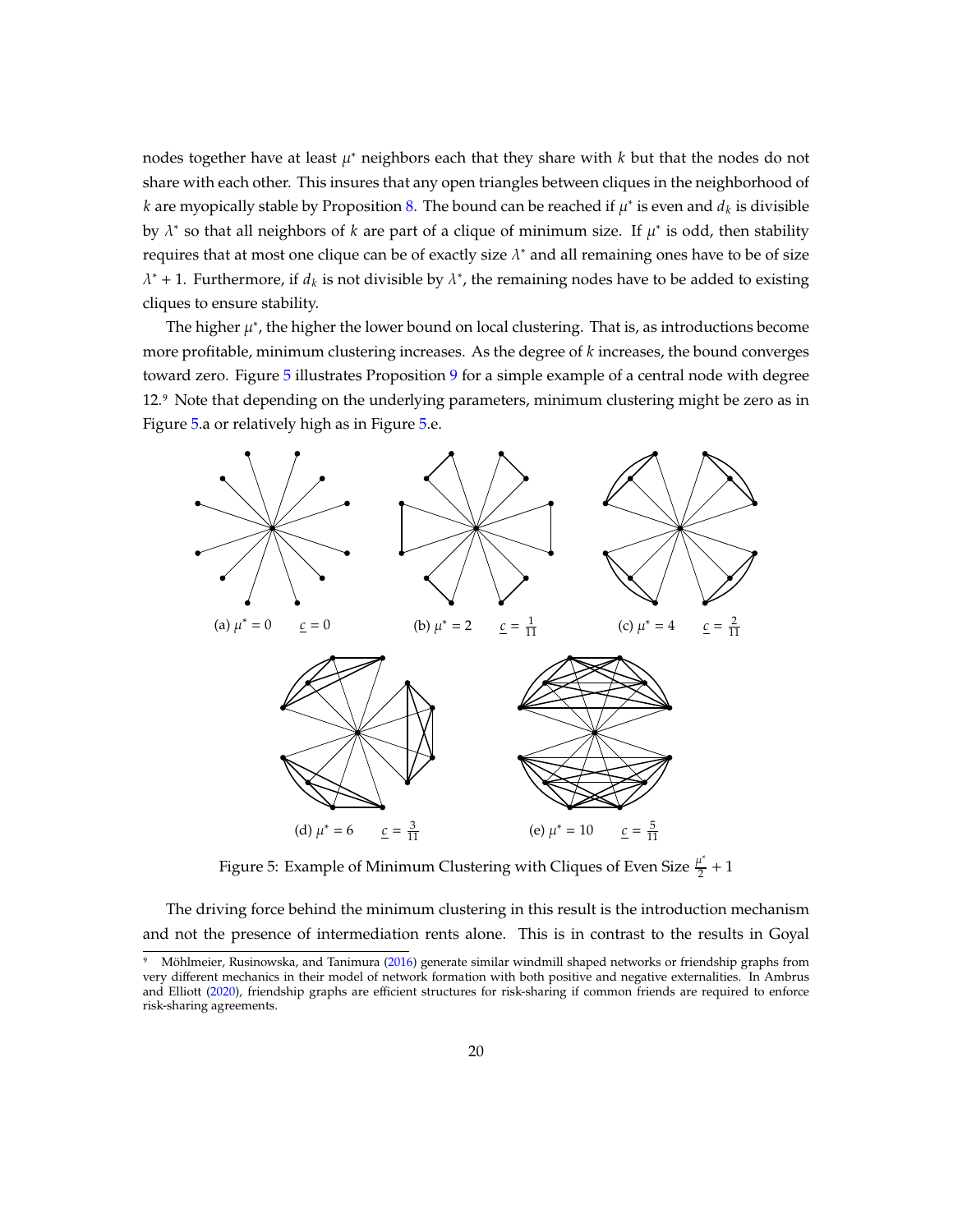and Vega-Redondo ([2007\)](#page-26-6), who focus on the incentives of disconnected players to create a new link bilaterally in order to avoid paying intermediation rents. In my model, the incentive for triadic closure arises from the benefits that a direct link offers relative to an indirect link if the intermediating player can be sufficiently compensated for the loss of intermediation benefits. Indeed, in Goyal and Vega-Redondo [\(2007](#page-26-6)) a higher intermediation rent parameter would likely increase the tendency for links to be formed, $10$  whereas in Proposition [9](#page-20-1) higher intermediation rents per connection are associated with a lower  $\mu^*$ . This implies a lower minimum clustering coefficient and consequently higher realized intermediation payoffs for the central node.

Proposition [9](#page-20-1) explains how the combination of introductions and intermediation rents can result in networks with high degrees of clustering. This is not a unique prediction. Other models of network formation are also able to generate high degrees of clustering. Closely related to the present paper, Jackson and Rogers ([2007](#page-26-8)) show in a random graph model of network formation how a process of linking to friends-of-friends can result in significant clustering. They find that a suitable combination of fully random and friend-of-friend linking can result in average clustering coefficients that match well those of a number of example networks from different domains, including the world wide web, academic citations, coauthorship, high school romance, and others.

The key conceptual difference between Jackson and Rogers ([2007\)](#page-26-8) and the present paper is that the former is a model of network formation based on a stochastic process of network growth, whereas the latter adopts a strategic approach that explicitly models the payoffs to individuals from any given network structure. Despite the differences between the two approaches, both provide useful insights and are complementary in nature. Relative to the random network formation approach, the strategic approach permits insights into the incentives for link formation resulting from an underlying structural description of costs and benefits. The strategic approach also permits a direct characterization of efficient network structures, whereas in random graph models, efficiency can be inferred only indirectly.

In addition, by definition random graph models of network formation generate a "random network," or a distribution of networks, which can be characterized to show certain stochastic properties, for example, the mean degree or the probability of a giant component, often using mean-field approximation. For example, Jackson and Rogers ([2007\)](#page-26-8) are able to derive their results on network clustering by characterizing the expected share of transitive triples or the clustering coefficient of the average node (Jackson and Rogers, [2007,](#page-26-8) Theorem 2). By contrast, the clustering characterization of Proposition  $9$  in this paper applies to each node and does not describe an average over the whole network.

In terms of predictions, a key distinction between this paper and Jackson and Rogers ([2007\)](#page-26-8)

<sup>&</sup>lt;sup>10</sup> In their paper the authors hold the share of surplus captured by essential intermediaries fixed.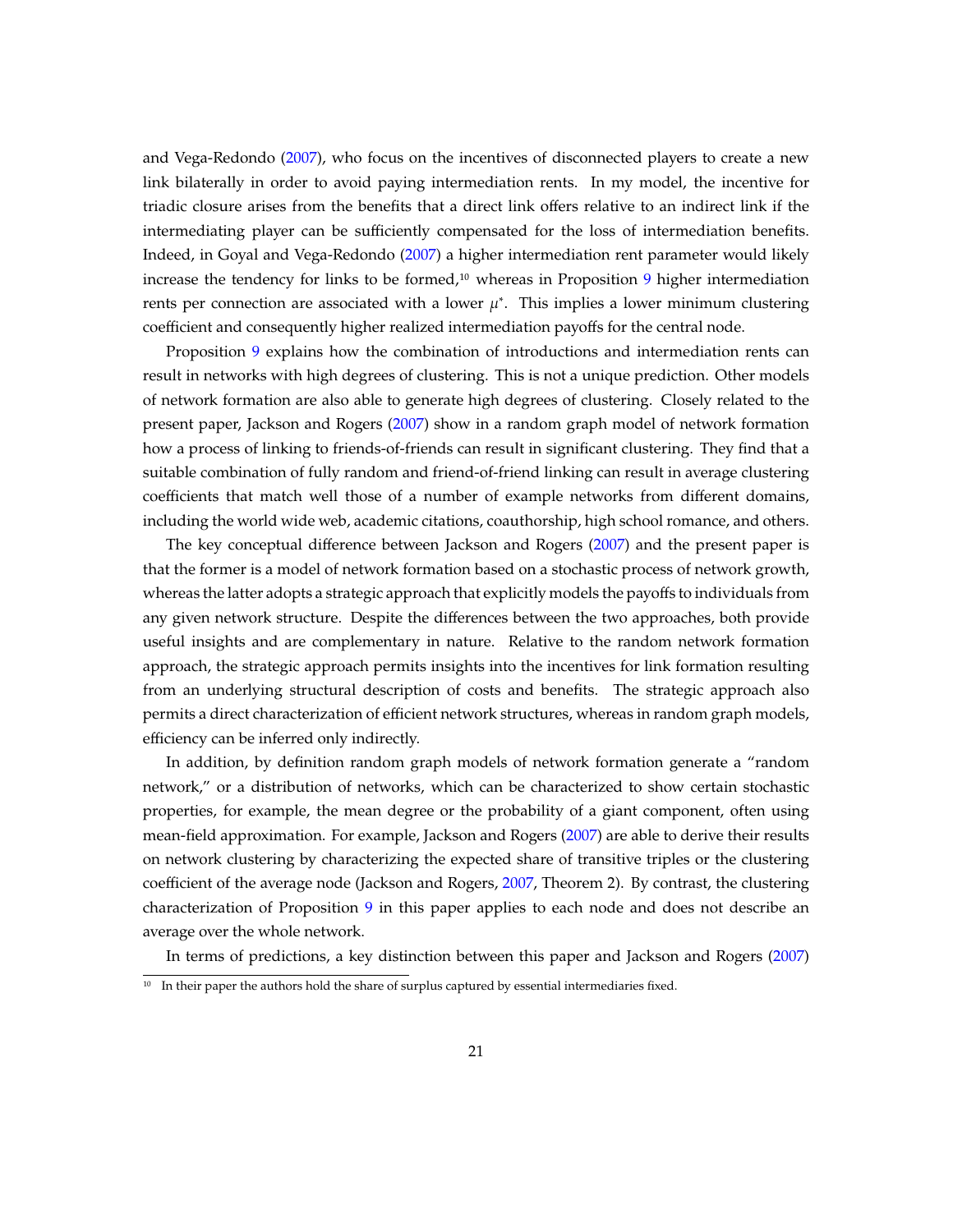relates to network bridges and structural holes. The mechanism of introduction together with intermediation rents that this paper builds on explicitly connects both clustering and the existence of structural holes bridging otherwise unconnected parts of the network, such as those described in Burt [\(1992](#page-25-2), [2007](#page-25-11)). In the present paper, as shown in Propositions [8](#page-20-0) and [9,](#page-20-1) there are incentives for nodes to close open triangles up to the point where such new links would threaten their rents from intermediation. As a result, network bridges across densely connected subnetworks can be stable outcomes. The random linking process in Jackson and Rogers [\(2007](#page-26-8)) can create bridges between otherwise disconnected parts of the network as well, but in the absence of a model of node utility derived from network structure, the existence of each such link is a random variable and unrelated to whether or not it is profitable for the bridging nodes because of the parameters of the model and the specific network structure and intermediation opportunities surrounding the bridge.

#### **4.4 Discussion**

In summary, the myopic stability analysis of the model with introductions reveals how the possibility of introductions creates a lower bound on the level of clustering, providing a plausible mechanism for the observed high levels of clustering in many real-world networks. In addition, it finds that stable networks tend to be connected in a single component, which is consistent with the short distances often found in the data. Jointly, under certain parameters, networks with the small property (Watts and Strogatz, [1998](#page-27-7)) can be stable.

The combination of clustering with the existence of bridging nodes that confer substantial intermedation returns to the nodes operating them as illustrated in Figure [5](#page-21-0) relies on having both intermediation rents and introductions in the model. If introductions do not offer a cost advantage  $(\epsilon = 0)$ , then whether or not an open triangle is closed depends only on the bilateral net benefit  $1 - c - \delta$  plus changes to intermediation returns. Likewise, if there are no intermediation rents  $(y = 0)$ , then by Proposition [7](#page-18-1) there is no loss for introducing players. This implies that the lower bound of closed triangles required to support any open triangle in the sense of Proposition [8](#page-20-0) goes to infinity, resulting in all feasible introductions taking place. There would be complete clustering and no structural holes remaining.

Note that while the tendency for connected components and increased clustering through introductions captures features of real-world organization and business networks (Kogut and Walker, [2001](#page-26-0)), the analysis also highlights the limits to this process. Specifically, the process of link creation by introduction stops with bridge agents that are essential and connect otherwise disconnected parts of the network. If these individuals earn sufficiently high intermediation rents, then their incentives will be to prevent connections forming between the two parts on either side of the bridge to protect these rents. The stability analysis thus provides a plausible explanation for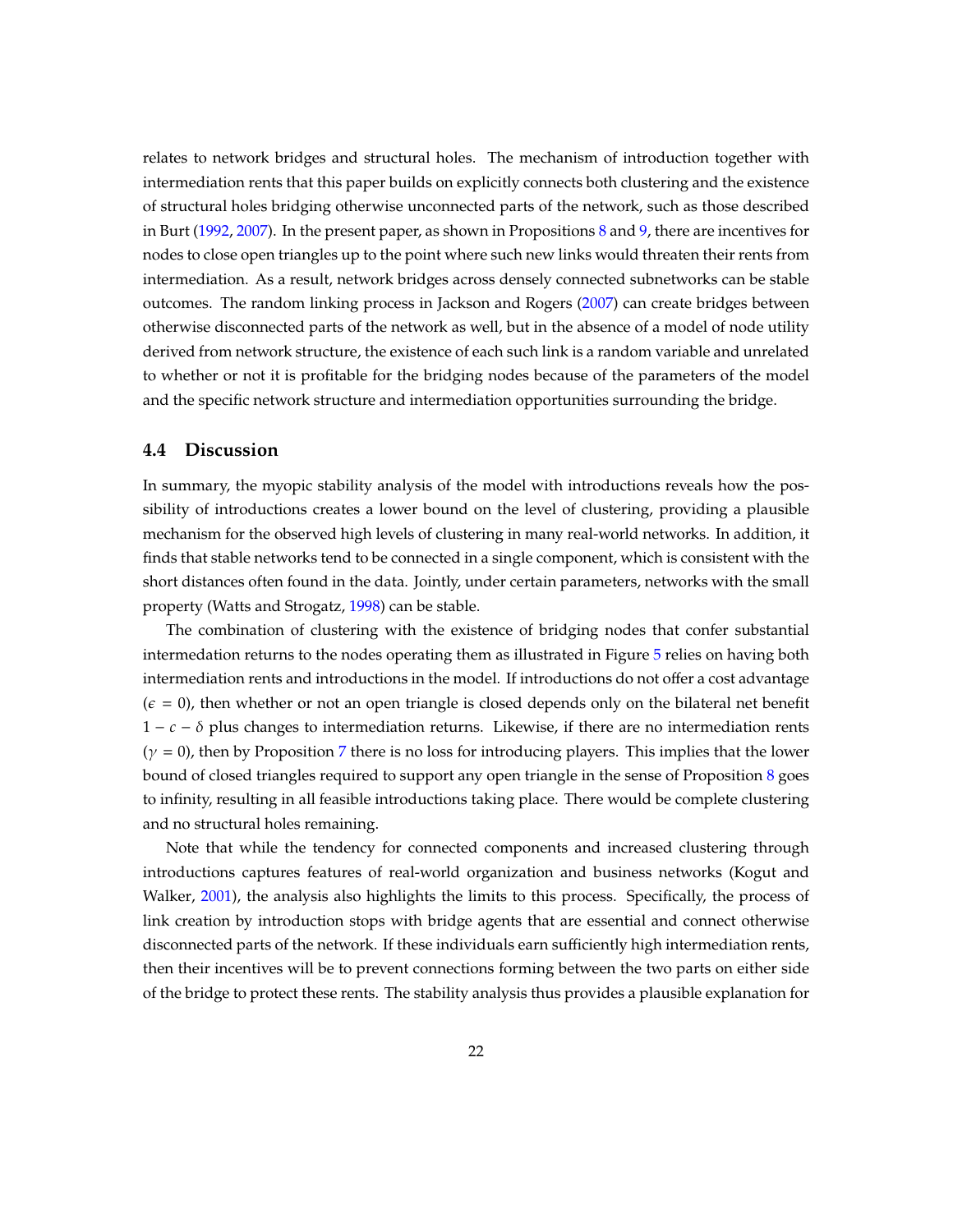network connectedness, clustering and the persistence of returns to bridging agents that connect across structural holes.

## <span id="page-24-0"></span>**5 Conclusion**

This paper analyzes network formation with introductions in a connections model with intermediation rents. Specifically, the paper considers a model of network formation in which players that are unconnected but share a direct neighbor can be "introduced" by that neighbor. Links created by introduction offer payoff advantages over links created bilaterally, but they can threaten intermediation rents for the introducing node. The trade-off between the costs and benefits limits the extent to which nodes take advantage of introductions to create highly clustered networks via triadic closure. The paper shows first that efficient network structures are either empty, star networks or complete networks, as in the baseline connections model of Jackson and Wolinsky [\(1996](#page-26-4)). The paper then conducts a stability analysis using a suitable adapted notion of pairwise stability with introductions, to study the incentives involved in introductions and the impact on network outcomes. As expected there can be a gap between efficiency and stability due to the externalities involved in network formation. More generally, if the benefits to linking are sufficiently high, stable networks tend to be connected and exhibit a minimum level of clustering which increases with the payoff advantages of introductions. Triadic closure is limited by intermediary nodes' incentive to protect the rents they receive from connecting others and thus minimum clustering declines with the share of rents captured by intermediaries.

The paper offers insights into how plausible local dynamics in link creation can lead to clustering, as groups of nodes that are already connected to some degree form additional beneficial connections among themselves. In applications, such network-based coordination may explain the high levels of clustering observed in real-world networks, even in settings where it may be difficult for two players to connect independently. More generally, the analysis underlines how the involvement of additional nearby players with suitable transfer in link creation may help to deal with externalities that tend to push equilibrium outcomes toward over- or under-connected networks, as in Bloch and Jackson [\(2007](#page-25-10)). Future research may consider how these insights can be applied to more general settings, such as coalitions of more than three players forming connected cliques.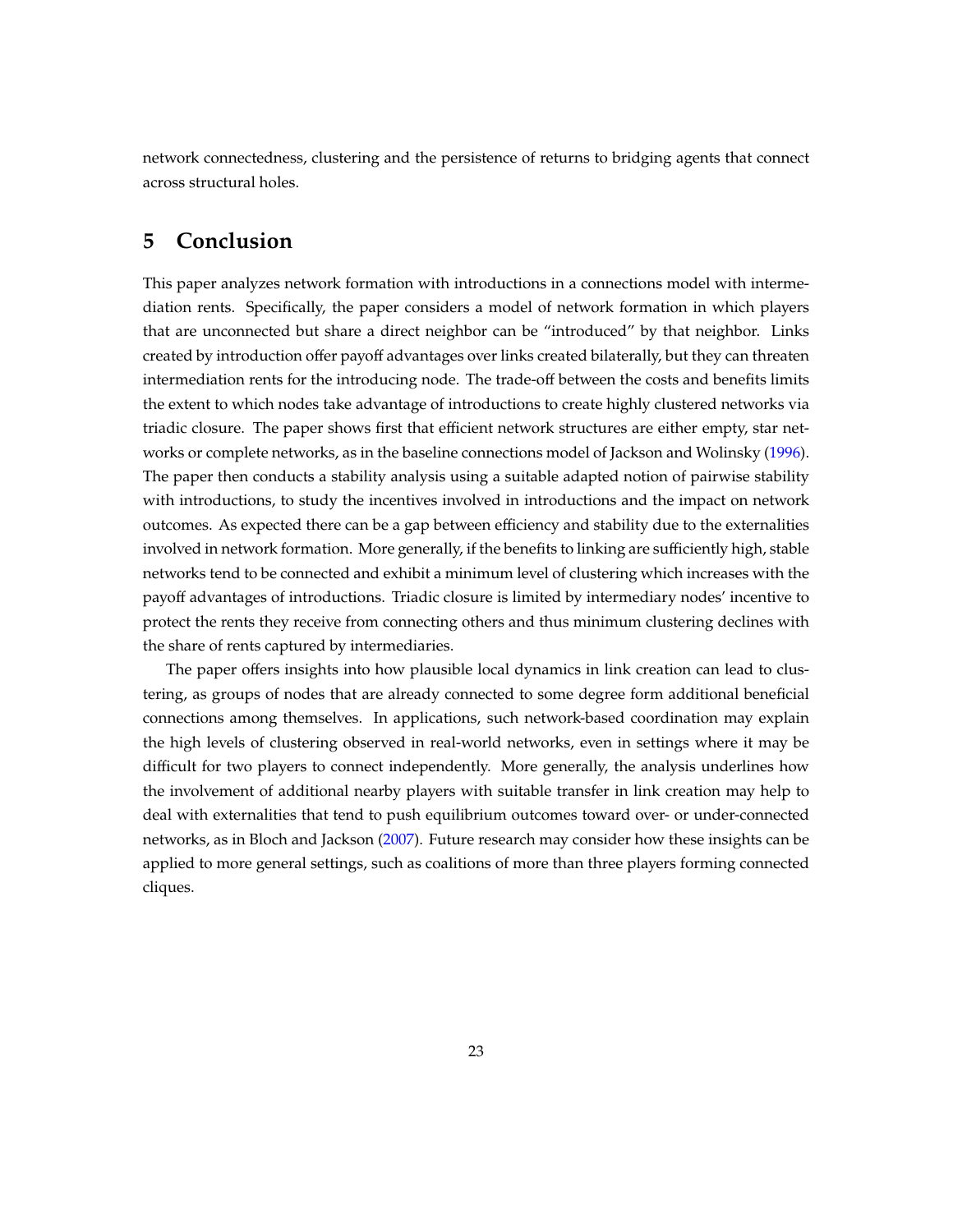## **References**

- <span id="page-25-3"></span>**Ahuja**, **Gautam** (2000). "Collaboration Networks, Structural Holes, and Innovation: A Longitudinal Study." *Administrative Science Quarterly* 45.3 (Sept. 2000), p. 425. doi: [10.2307/2667105](https://doi.org/10.2307/2667105). JSTOR: [2667105](http://www.jstor.org/stable/2667105).
- <span id="page-25-8"></span>**Ambrus**, **Attila** and **Matt Elliott** (2020). "Investments in Social Ties, Risk Sharing, and Inequality." *The Review of Economic Studies* (Forthcoming 2020). doi: [10.1093/restud/rdaa073](https://doi.org/10.1093/restud/rdaa073).
- <span id="page-25-13"></span>**Bloch**, **Francis** and **Matthew O. Jackson** (2006). "Definitions of Equilibrium in Network Formation Games." *International Journal of Game Theory* 34.3 (Oct. 2, 2006), pp. 305-318. DOI: [10 . 1007 /](https://doi.org/10.1007/s00182-006-0022-9) [s00182-006-0022-9](https://doi.org/10.1007/s00182-006-0022-9).
- <span id="page-25-10"></span>**Bloch**, **Francis** and **Matthew O. Jackson** (2007). "The Formation of Networks with Transfers among Players." *Journal of Economic Theory* 133.1 (Mar. 2007), pp. 83-110. poi: [10.1016/j.jet.2005.](https://doi.org/10.1016/j.jet.2005.10.003) [10.003](https://doi.org/10.1016/j.jet.2005.10.003).
- <span id="page-25-4"></span>**Blume**, **Lawrence E.**, **David Easley**, **Jon Kleinberg**, and **Éva Tardos** (2009). "Trading Networks with Price-Setting Agents." *Games and Economic Behavior* 67.1 (Sept. 2009), pp. 36–50. por: [10.](https://doi.org/10.1016/j.geb.2008.12.002) [1016/j.geb.2008.12.002](https://doi.org/10.1016/j.geb.2008.12.002).
- <span id="page-25-2"></span>**Burt**, **Ronald S.** (1992). "Structural Holes: The Social Structure of Competition." *Cambridge: Harvard*.
- <span id="page-25-11"></span>**Burt**, **Ronald S.** (2007). "Secondhand Brokerage: Evidence on the Importance of Local Structure for Managers, Bankers, and Analysts." *Academy of Management Journal* 50.1 (Feb. 2007), pp. 119–148. doi: [10.5465/amj.2007.24162082](https://doi.org/10.5465/amj.2007.24162082).
- <span id="page-25-7"></span>**Buskens**, **Vincent** and **Arnout van de Rijt** (2008). "Dynamics of Networks If Everyone Strives for Structural Holes." *American Journal of Sociology* 114.2 (Sept. 1, 2008), pp. 371-407. poi: [10.1086/](https://doi.org/10.1086/590674) [590674](https://doi.org/10.1086/590674).
- <span id="page-25-6"></span>**Chandrasekhar**, **Arun** and **Matthew O. Jackson** (2018). *A Network Formation Model Based on Subgraphs*. June 2018. arXiv: [1611.07658](https://arxiv.org/abs/1611.07658).
- <span id="page-25-0"></span>**Chaney**, **Thomas** (2014). "The Network Structure of International Trade." *American Economic Review* 104.11 (Nov. 1, 2014), pp. 3600–3634. doi: [10.1257/aer.104.11.3600](https://doi.org/10.1257/aer.104.11.3600).
- <span id="page-25-12"></span>**Choi**, **Syngjoo**, **Andrea Galeotti**, and **Sanjeev Goyal** (2017). "Trading in Networks: Theory and Experiments." *Journal of the European Economic Association* 15.4 (Aug. 2017), pp. 784–817. poi: [10.1093/jeea/jvw016](https://doi.org/10.1093/jeea/jvw016).
- <span id="page-25-1"></span>**Coleman**, **James S.** (1988). "Social Capital in the Creation of Human Capital." *American Journal of* Sociology 94 (Jan. 1988), S95-S120. poi: [10.1086/228943](https://doi.org/10.1086/228943).
- <span id="page-25-5"></span>**Condorelli**, **Daniele**, **Andrea Galeotti**, and **Ludovic Renou** (2017). "Bilateral Trading in Networks." *The Review of Economic Studies* 84.1 (Jan. 2017), pp. 82–105. doi: [10.1093/restud/rdw034](https://doi.org/10.1093/restud/rdw034).
- <span id="page-25-9"></span>**Currarini**, **Sergio** and **Massimo Morelli** (2000). "Network Formation with Sequential Demands." *Review of Economic Design* 5.3 (Sept. 1, 2000), pp. 229–249. doi: [10.1007/PL00013689](https://doi.org/10.1007/PL00013689).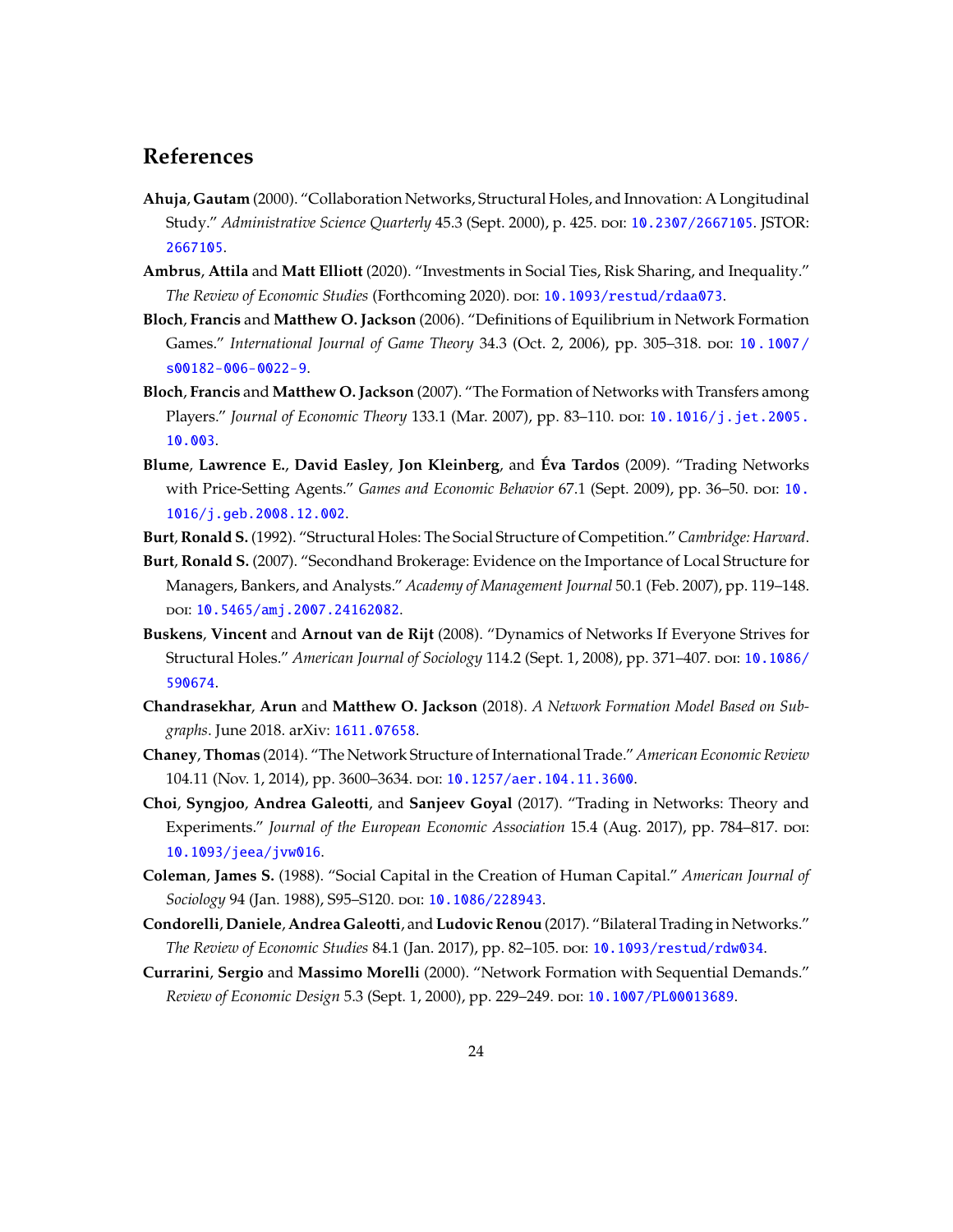- <span id="page-26-11"></span>**De Paula**, **Aureo** (2019). *Econometric Models of Network Formation*. Manuscript. Sept. 2019. arXiv: [1910.07781](https://arxiv.org/abs/1910.07781).
- <span id="page-26-1"></span>**Easley**, **David** and **Jon Kleinberg** (2010). *Networks, Crowds, and Markets: Reasoning about a Highly ConnectedWorld*. Cambridge University Press, July 19, 2010. 745 pp. Google Books: [atfCl2agdi8C](http://books.google.com/books?id=atfCl2agdi8C).
- <span id="page-26-3"></span>**Farboodi**, **Maryam**, **Gregor Jarosch**, and **Guido Menzio** (2017). *Intermediation as Rent Extraction*. Working Paper 24171. National Bureau of Economic Research, Dec. 2017. poi: [10.3386/w24171](https://doi.org/10.3386/w24171).
- <span id="page-26-12"></span>**Farboodi**, **Maryam**, **Gregor Jarosch**, and **Robert Shimer** (2017). *The Emergence of Market Structure*. Working Paper 23234. Cambridge, MA: National Bureau of Economic Research, Mar. 2017. poi: [10.3386/w23234](https://doi.org/10.3386/w23234).
- <span id="page-26-5"></span>**Goyal**, **Sanjeev**, **Marco J. van der Leij**, and **José L. Moraga-González** (2006). "Economics: An Emerging Small World." *Journal of Political Economy* 114.2 (Apr. 2006), pp. 403–412. poi: [10.](https://doi.org/10.1086/500990) [1086/500990](https://doi.org/10.1086/500990).
- <span id="page-26-6"></span>**Goyal**, **Sanjeev** and **Fernando Vega-Redondo** (2007). "Structural Holes in Social Networks." *Journal of Economic Theory* 137.1 (Nov. 2007), pp. 460–492. poi: [10.1016/j.jet.2007.01.006](https://doi.org/10.1016/j.jet.2007.01.006).
- <span id="page-26-10"></span>**Graham**, **Bryan S.** (2019). *Dyadic Regression*. Manuscript. Aug. 23, 2019. arXiv: [1908.09029](https://arxiv.org/abs/1908.09029).
- <span id="page-26-13"></span>**Jackson**, **Matthew O.** (2008). *Social and Economic Networks*. Princeton University Press. 519 pp. doi: [10.1515/9781400833993](https://doi.org/10.1515/9781400833993).
- <span id="page-26-2"></span>**Jackson**, **Matthew O.**, **Tomas Rodriguez-Barraquer**, and **Xu Tan** (2012). "Social Capital and Social Quilts: Network Patterns of Favor Exchange." *American Economic Review* 102.5 (Aug. 1, 2012), pp. 1857–1897. poi: [10.1257/aer.102.5.1857](https://doi.org/10.1257/aer.102.5.1857).
- <span id="page-26-9"></span>**Jackson**, **Matthew O.** and **Brian W. Rogers** (2005). "The Economics of Small Worlds." *Journal of the European Economic Association* 3 (2/3, 2005). doi: [10.1162/jeea.2005.3.2-3.617](https://doi.org/10.1162/jeea.2005.3.2-3.617).
- <span id="page-26-8"></span>**Jackson**, **Matthew O.** and **Brian W. Rogers** (2007). "Meeting Strangers and Friends of Friends: How Random Are Social Networks?" *American Economic Review* 97.3 (May 2007), pp. 890–915. doi: [10.1257/aer.97.3.890](https://doi.org/10.1257/aer.97.3.890).
- <span id="page-26-4"></span>**Jackson**, **Matthew O.** and **Asher Wolinsky** (1996). "A Strategic Model of Social and Economic Networks." *Journal of Economic Theory* 71.1 (Oct. 1, 1996), pp. 44–74. doi: [10.1006/jeth.1996.](https://doi.org/10.1006/jeth.1996.0108) [0108](https://doi.org/10.1006/jeth.1996.0108).
- <span id="page-26-7"></span>**Kleinberg**,**Jon**, **Siddharth Suri**, **Éva Tardos**, and**TomWexler**(2008). "Strategic Network Formation with Structural Holes." *ACM SIGecom Exchanges* 7.3 (Nov. 1, 2008), pp. 1–4. poi: [10 . 1145 /](https://doi.org/10.1145/1486877.1486888) [1486877.1486888](https://doi.org/10.1145/1486877.1486888).
- <span id="page-26-0"></span>**Kogut**, **Bruce** and **Gordon Walker** (2001). "The Small World of Germany and the Durability of National Networks." *American Sociological Review* 66.3 (June 2001), p. 317. poi: [10.2307/3088882](https://doi.org/10.2307/3088882). JSTOR: [3088882](http://www.jstor.org/stable/3088882).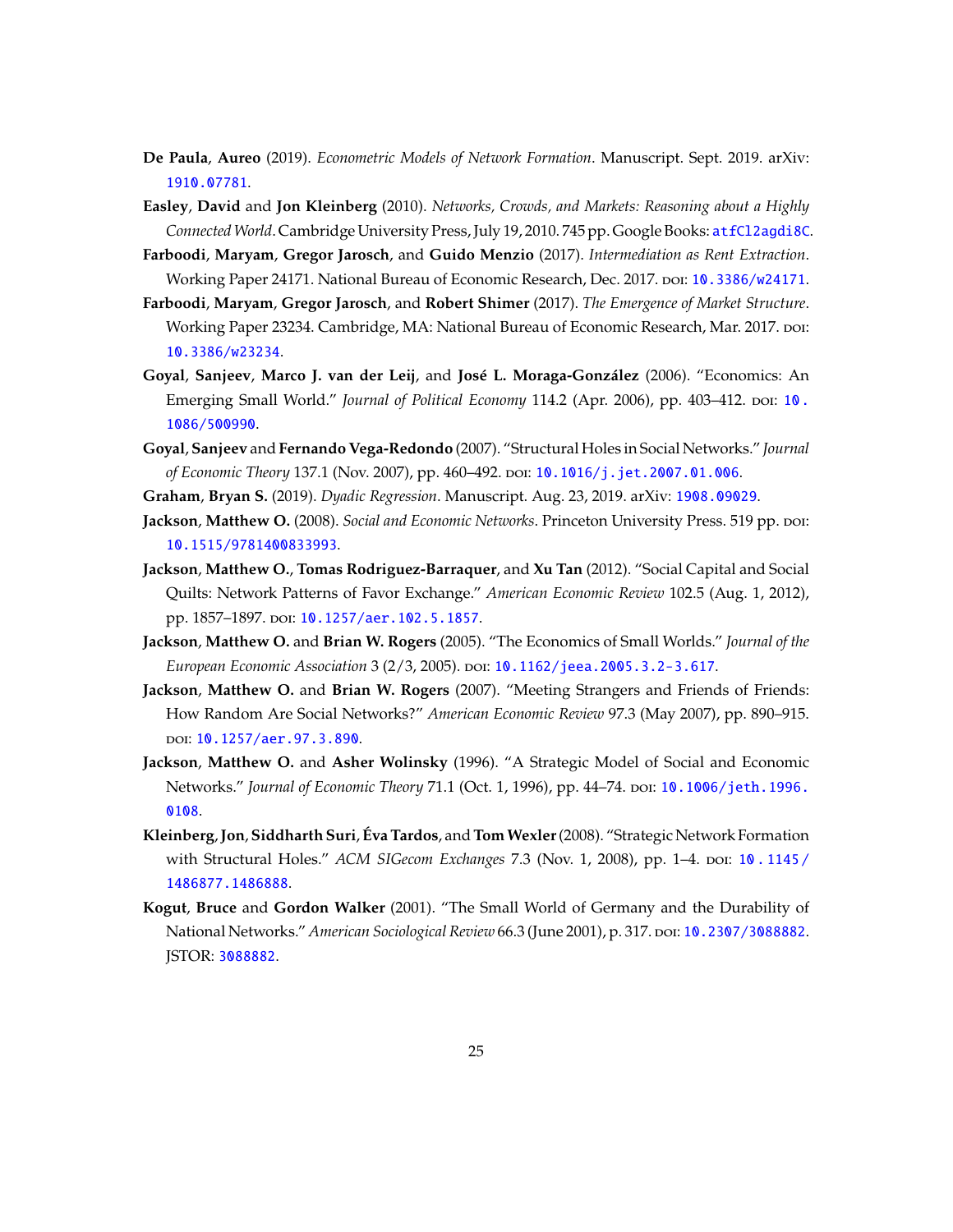- <span id="page-27-10"></span>**Kossinets**, **Gueorgi** and **Duncan J. Watts** (2006). "Empirical Analysis of an Evolving Social Network." *Science* 311.5757 (Jan. 6, 2006), pp. 88–90. doi: [10 . 1126 / science . 1116869](https://doi.org/10.1126/science.1116869). pmid: <16400149>.
- <span id="page-27-6"></span>**Manea**, **Mihai** (2018). "Intermediation and Resale in Networks." *Journal of Political Economy* 126.3 (June 2018), pp. 1250-1301. poi: [10.1086/697205](https://doi.org/10.1086/697205).
- <span id="page-27-1"></span>**Mayer**, **Adalbert** and **Steven L. Puller** (2008). "The Old Boy (and Girl) Network: Social Network Formation on University Campuses." *Journal of Public Economics* 92.1-2 (Feb. 2008), pp. 329–347. doi: [10.1016/j.jpubeco.2007.09.001](https://doi.org/10.1016/j.jpubeco.2007.09.001).
- <span id="page-27-4"></span>**Mehra**, **Ajay**, **Martin Kilduff**, and **Daniel J. Brass** (2001). "The Social Networks of High and Low Self-Monitors: Implications for Workplace Performance." *Administrative Science Quarterly* 46.1 (Mar. 1, 2001), pp. 121-146. poi: [10.2307/2667127](https://doi.org/10.2307/2667127).
- <span id="page-27-12"></span>**Möhlmeier**, **Philipp**, **Agnieszka Rusinowska**, and **Emily Tanimura** (2016). "A Degree-Distance-Based Connections Model with Negative and Positive Externalities." *Journal of Public Economic Theory* 18.2, pp. 168–192. poi: [10.1111/jpet.12183](https://doi.org/10.1111/jpet.12183).
- <span id="page-27-5"></span>**Owen-Smith**, **Jason** and **Walter W. Powell** (2004). "Knowledge Networks as Channels and Conduits: The Effects of Spillovers in the Boston Biotechnology Community." *Organization Science* 15.1 (Feb. 1, 2004), pp. 5-21. poi: [10.1287/orsc.1030.0054](https://doi.org/10.1287/orsc.1030.0054).
- <span id="page-27-3"></span>**Podolny**, **Joel M.** and **James N. Baron** (1997). "Resources and Relationships: Social Networks and Mobility in the Workplace." *American Sociological Review* 62.5 (Oct. 1997), p. 673. poi: [10.2307/](https://doi.org/10.2307/2657354) [2657354](https://doi.org/10.2307/2657354). JSTOR: [2657354](http://www.jstor.org/stable/2657354).
- <span id="page-27-9"></span>**Priazhkina**, **Sofia** and **Frank H. Page** (2018). "Sharing Market Access in BuyerSeller Networks." Journal of Economic Theory 175 (May 2018), pp. 415-446. DOI: [10.1016/j.jet.2018.01.017](https://doi.org/10.1016/j.jet.2018.01.017).
- <span id="page-27-2"></span>**Renou**, **Ludovic** and **Tristan Tomala** (2012). "Mechanism Design and Communication Networks." *Theoretical Economics* 7.3 (Sept. 2012), pp. 489–533. doi: [10.3982/TE921](https://doi.org/10.3982/TE921).
- <span id="page-27-11"></span>**Siedlarek**, **Jan-Peter** (2015). "Intermediation in Networks." *Cleveland Fed Working Papers* (WP 15-18 Oct. 2015). doi: [10.26509/frbc-wp-201518](https://doi.org/10.26509/frbc-wp-201518).
- <span id="page-27-0"></span>**Uzzi**, **Brian** (1996). "The Sources and Consequences of Embeddedness for the Economic Performance of Organizations: The Network Effect." *American Sociological Review* 61.4 (Aug. 1996), p. 674. poi: [10.2307/2096399](https://doi.org/10.2307/2096399).
- <span id="page-27-8"></span>**Vázquez**, **Alexei** (2003). "Growing Network with Local Rules: Preferential Attachment, Clustering Hierarchy, and Degree Correlations." *Physical Review E* 67.5 (May 7, 2003). Doi: [10 . 1103 /](https://doi.org/10.1103/physreve.67.056104) [physreve.67.056104](https://doi.org/10.1103/physreve.67.056104).
- <span id="page-27-13"></span>**Vega-Redondo**, **Fernando** (2007). *Complex Social Networks*. Cambridge University Press, Jan. 8, 2007. 316 pp. doi: [10.1017/ccol0521857406](https://doi.org/10.1017/ccol0521857406).
- <span id="page-27-7"></span>**Watts**, **Duncan J.** and **Steven H. Strogatz** (1998). "Collective Dynamics of Small-World Networks." *Nature* 393.6684 (June 1998), pp. 440-442. poi: [10.1038/30918](https://doi.org/10.1038/30918).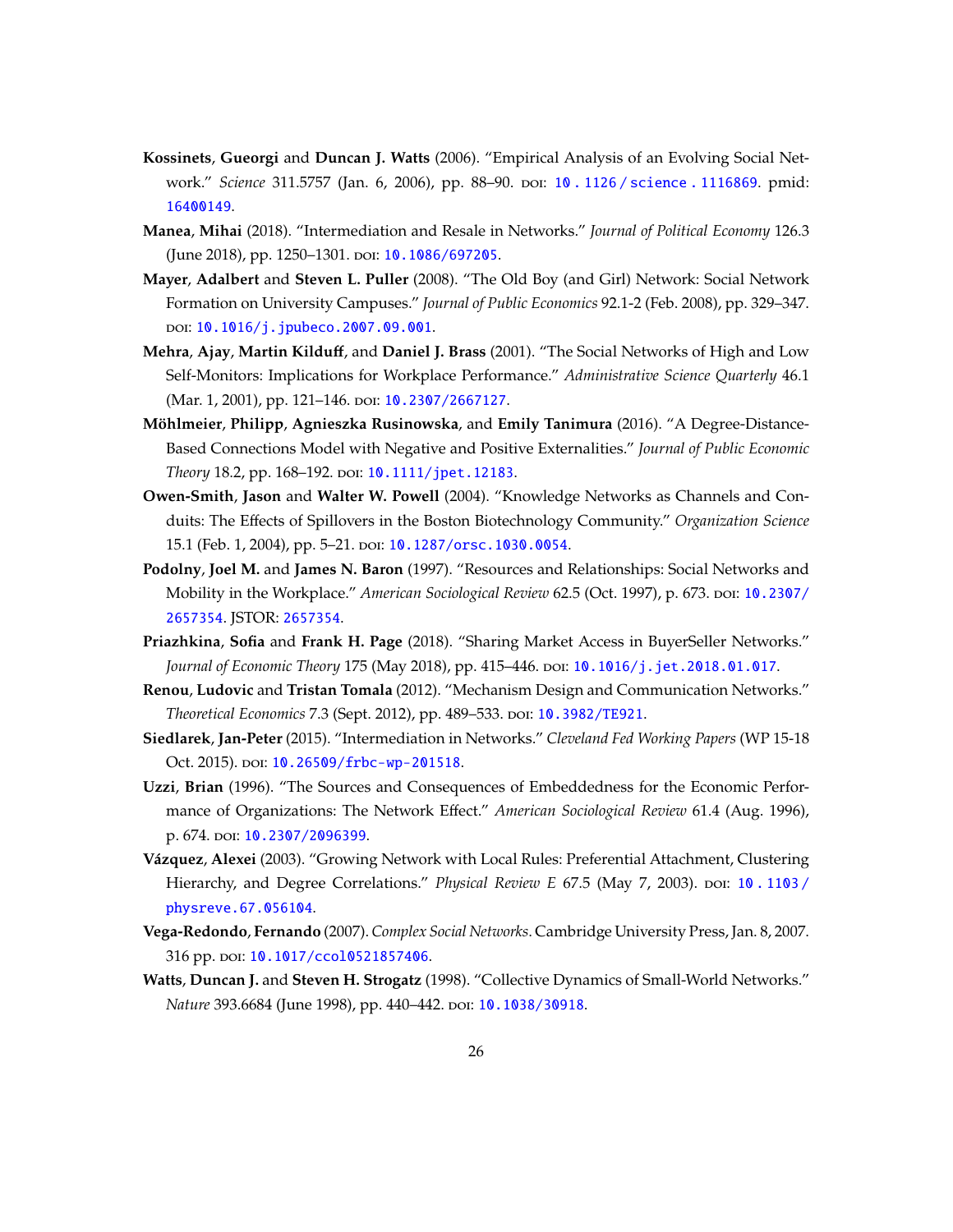# **Appendix**

#### **A Proofs**

#### **A.1 Proof of Proposition [2](#page-11-2) — Efficient Network Configurations**

*Proof.* The proof adapts the efficiency results for the standard connections model described in Jackson ([2008,](#page-26-13) Chapter 6.3). An important difference here is the distinction between link creation through search and introduction, which requires a discussion of link costs. For any component in a given network  $g$ , Lemma [10](#page-28-0) provides a lower bound on the number of links that need to be created by search. The proof is immediate and omitted here.

<span id="page-28-0"></span>**Lemma 10.** *The number of links created through search to create a component of k nodes is at least*  $k - 1$ *. The minimum cost to form a component of*  $k$  nodes with  $m \geq k - 1$  *links is*  $mc - (m - (k - 1)) \epsilon c$ .

Having established the minimum-cost way to form any network  $g$ , we can proceed to the proof of efficient network structure.

First, consider the case with  $c > \frac{1-\delta}{1-\epsilon}$ . I will argue that the star is the efficient configuration to connect k nodes in this case. A star network of k nodes incurs link costs of exactly  $(k - 1)c$  and generates a net benefit including costs of link formation of:

$$
(k-1)\left[1-c\right] + \frac{(k-1)(k-2)}{2}\delta\tag{5}
$$

Now any other configuration connecting  $k$  nodes with  $m \geq k - 1$  links will generate at most

$$
m\left[1-c\right] + \left(\frac{k(k-1)}{2} - m\right)\delta + \left[m - (k-1)\right]\epsilon c\tag{6}
$$

where the first component represents the net benefits from direct links and the second component reflects the upper bound of the benefits that can be derived from any indirectly connected nodes. The third component reflects the cost savings from using the maximum feasible number of links created through introduction  $m - (k - 1)$ . Subtracting the second equation from the first and rearranging yields the payoff advantage for the star relative to any other configuration of  $k$  nodes:

$$
(k-1-m)\left[1-\delta-(1-\epsilon)c\right]
$$
\n(7)

As  $c > \frac{1-\delta}{1-\epsilon}$  and  $m \geq k-1$ , the payoff advantage of the star over any other  $m \geq k-1$  link network is minimized at  $m = k - 1$ . It is thus established that if  $c < \frac{1-\delta}{1-\epsilon}$ , efficient networks consist of star networks and isolated nodes.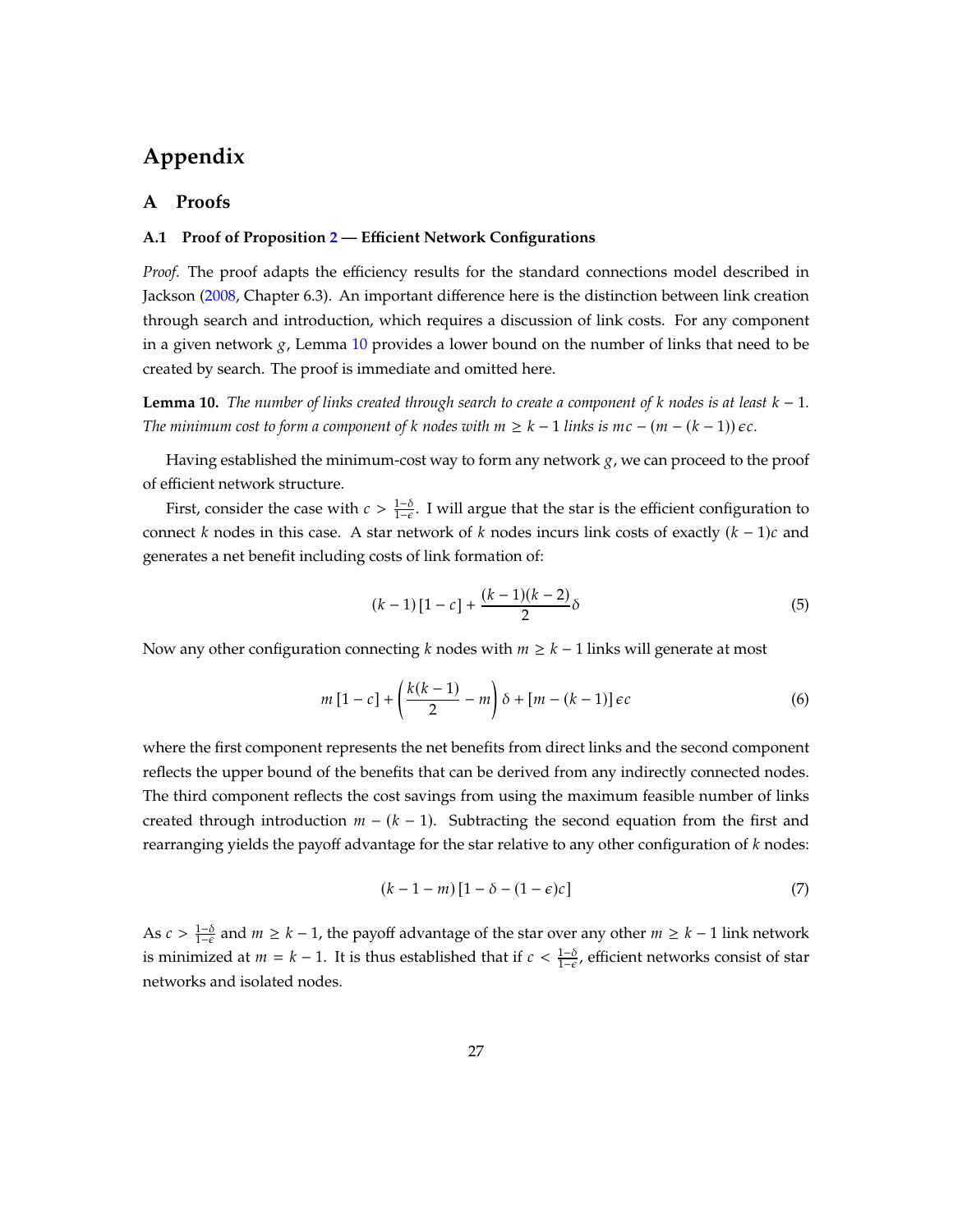Next, we further restrict the set of candidate efficient networks for  $c > \frac{1-\delta}{1-\epsilon}$  by establishing that there is either a single star of all nodes or an empty network.

Assume a candidate network consisting of two stars with  $k_1 \geq 1$  and  $k_2 \geq 2$  nodes yielding positive utility each. Then total payoff is:

$$
(k_1 - 1)\left[1 - c + (k_1 - 2)\frac{\delta}{2}\right] + (k_2 - 1)\left[1 - c + (k_2 - 2)\frac{\delta}{2}\right] \tag{8}
$$

Reconfiguring the nodes into a single star yields:

$$
(k_1 + k_2 - 1) \left[ 1 - c + (k_1 + k_2 - 2) \frac{\delta}{2} \right]
$$
 (9)

Now, subtracting the first equation from the second and simplifying yields:

$$
[1 - c] + (2k_1k_2 - 2)\frac{\delta}{2}
$$
 (10)

which is strictly positive if each separate star yields positive utility as  $2k_1k_2 > k_1$  and  $2k_1k_2 > k_2$ . Thus, a network with more than one star (including the case where all but one star are single disconnected nodes) yields strictly less utility than a network in which the nodes involved are combined into a single star consisting of  $n$  nodes.

The treatment of the case  $c > \frac{1-\delta}{1-\epsilon}$  is concluded by comparing payoffs of a single star involving  $n$  nodes and the empty network. As the latter derives zero utility, the star is the unique efficient structure if:

$$
(n-1)(1-c) + \frac{(n-1)(n-2)}{2}\delta > 0
$$
\n(11)

which reduces to:

$$
c < 1 + \frac{(n-2)}{2}\delta \tag{12}
$$

Next consider the case with  $c \leq \frac{1-\delta}{1-\epsilon}$ . In this case, adding a link by introduction weakly increases utility. For a component of  $k$  nodes, the minimum number of links created through search is  $k - 1$ . Given  $k - 1$  links created by search, the structure that maximizes the number of introductions is the star, which allows a fully connected component of size  $k$  to be formed with  $k - 1$  links created by search and all remaining links formed by introduction.

Now, for the case where there are more than one such fully connected components, an argument analogous to that for two stars used above shows that utility increases in a single connected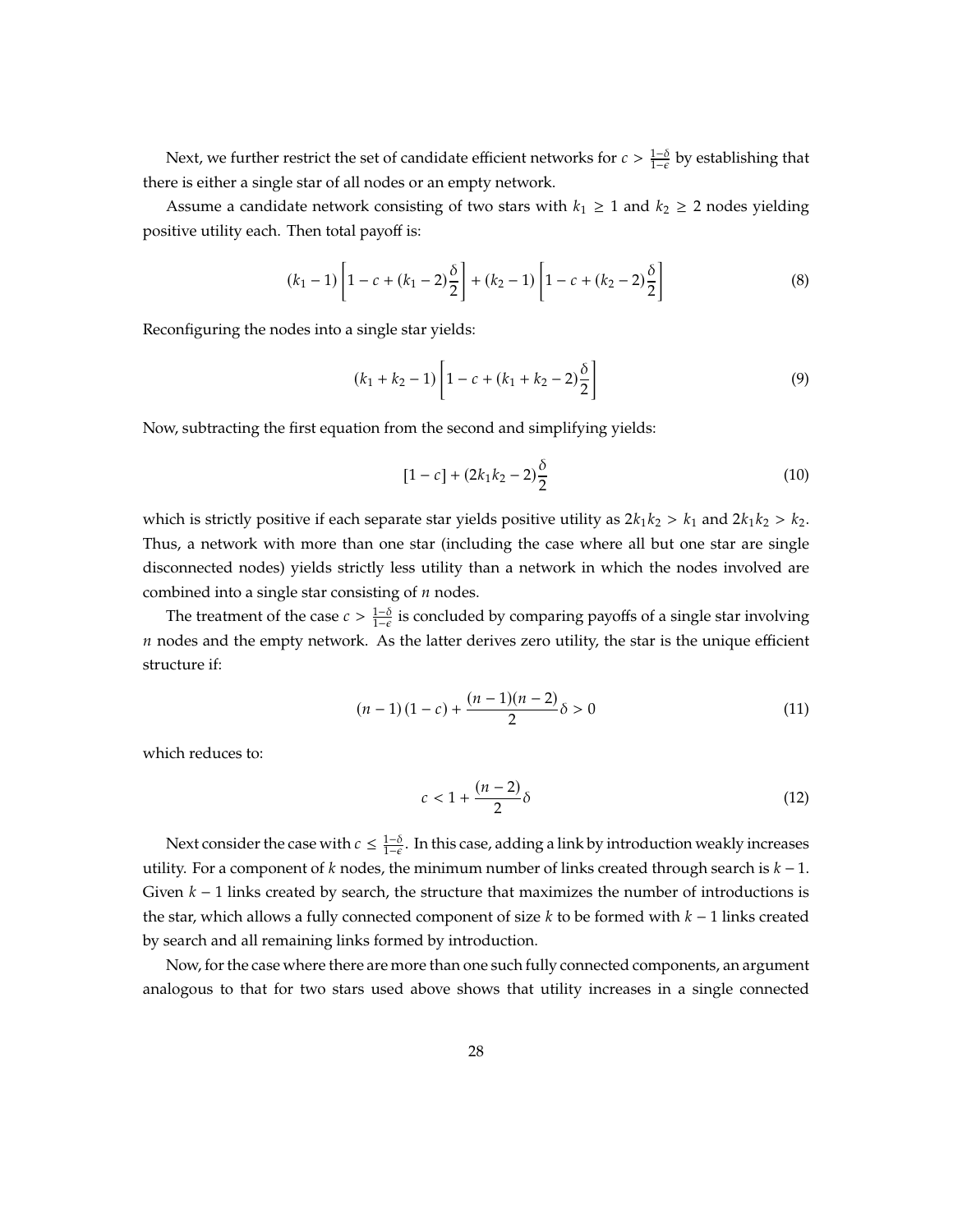component. Thus, if  $c \leq \frac{1-\delta}{1-\epsilon}$ , the efficient network is either complete or empty. Utility from the complete network with  $n - 1$  links created by search and all remaining links by introduction is strictly higher if:

$$
(n-1)\frac{n}{2}[1-c] - (n-1)\frac{(n-2)}{2}(1-c)c > 0
$$
\n(13)

which reduces to

$$
c < \frac{1}{1 - \frac{n-2}{2}\epsilon} \tag{14}
$$

 $\Box$ 

#### <span id="page-30-0"></span>**A.2 Proof of Proposition [4](#page-15-1) — Stability of Efficient Network Configurations**

This section derives the parameter restrictions for the stability of the three network configurations that can be efficient, including the empty network, the star network, and the complete network.

**Empty Network** In the empty network, no links exist implying  $\pi_i(g) = 0 \forall i$  and thus the only condition to verify is bilateral link creation, yielding the stability condition:

$$
c \ge 1\tag{15}
$$

Thus the empty network is stable if the benefits from a single new link do not outweigh the costs.

- **Star Network** In the star network, the set of possible deviations to consider applies to two types of nodes (hub and spoke) and there are opportunities to destroy links as well as to create links through search and introductions:
	- (a) The star network is stable against *link destruction* by the hub and one peripheral node if:

$$
c \le 1 + (n-2)\frac{1+\gamma}{2}\delta\tag{16}
$$

(b) The star network is stable against *bilateral link creation* of two peripheral nodes if:

$$
c \ge 1 - \delta(1 - \gamma) \tag{17}
$$

(c) The star network is stable against *introduction* of a pair of peripheral nodes and the hub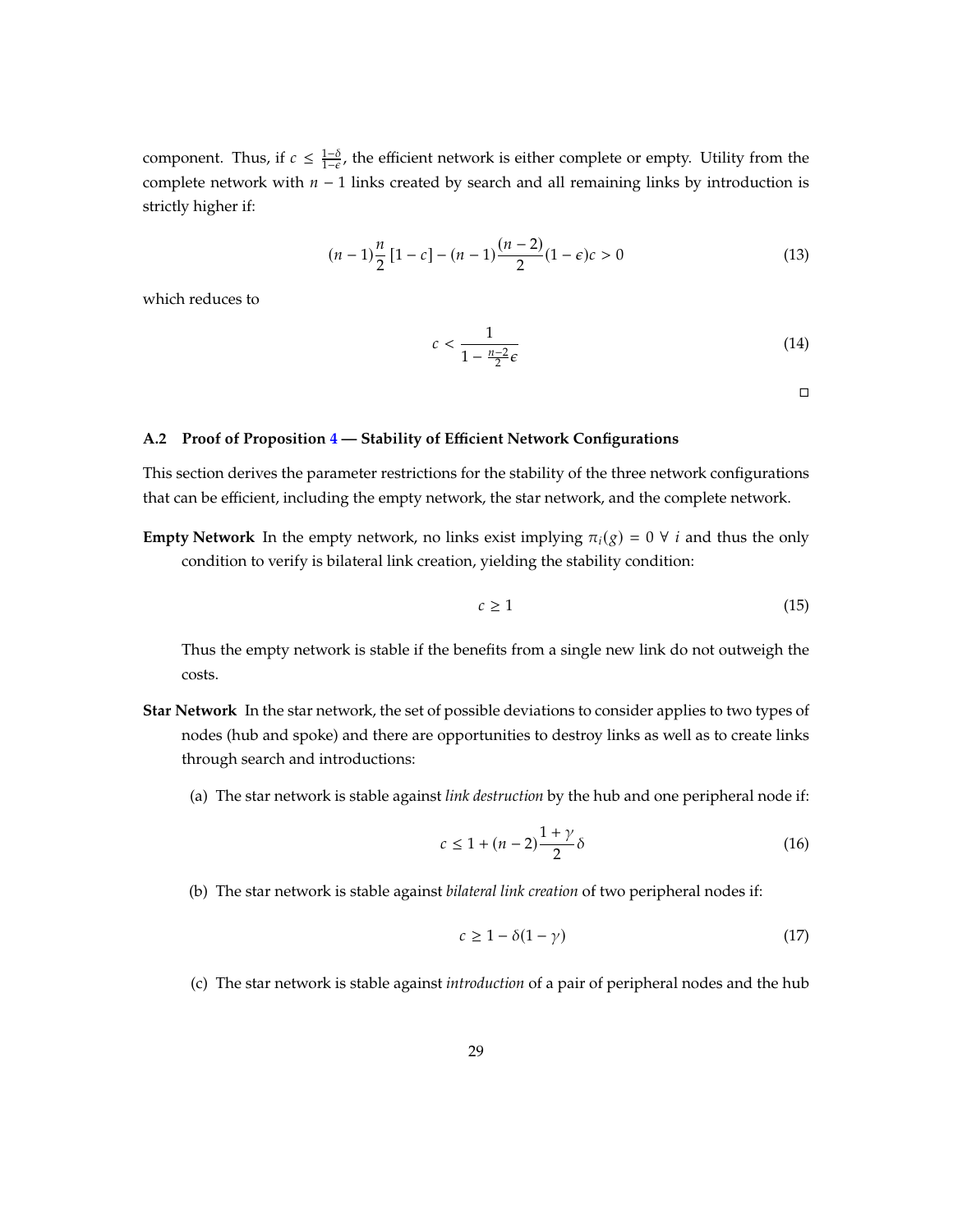$$
\quad \text{if:} \quad
$$

$$
c \ge \frac{1-\delta}{1-\epsilon} \tag{18}
$$

**Complete Network** Total net payoffs from the complete network before search costs and transfers are given by:

$$
\pi(g) = \frac{n-1}{2} (1 - c) \tag{19}
$$

As all possible links are in place, the only deviation to consider is whether a pair of players would find it profitable to destroy a link. In this case, a single direct link is replaced with a set of  $n - 2$  indirect connections intermediated by the remaining nodes connected to the two nodes breaking their link. For  $n > 3$ , this implies that there are at least two such intermediaries and the two disconnecting players jointly capture  $\delta$ . The complete network is thus stable against link destruction if:

$$
c \le 1 - \delta \tag{20}
$$

#### **A.3 Proof of Proposition [7](#page-18-1)**

*Proof.* The introduction of i and j by k creates a new link ij. The direct effect on payoffs of i, j and  $k$  jointly results from replacing an indirect connection between  $i$  and  $j$  with a direct connection at the cost of the introduction. The direct effect on payoffs is thus given by

$$
1-(1-\epsilon)c-\delta
$$

In addition, the new link  $i\dot{j}$  has implications for payoffs generating connections with other nodes. These effects only involve nodes that are neighbors of exactly one of  $i$  and  $j$ . This is because the new link *ij* affects payoffs arising from another node  $u \notin \{i, j, k\}$  only if link *ij* either (i) shortens an existing path or (ii) provides a new path of length two (thereby creating connection benefits or cutting intermediation rents). Neither is possible if node  $u$  is at a distance of at least two from *both i* and *j*. Furthermore, if a node  $u$  is connected to both *i* and *j*, then the new link  $i\dot{j}$  does not affect any connection where  $u$  acts as an end node. In addition, even though the link *i* j replaces intermediation via  $u$  with a direct link on the connection between  $i$  and  $j$ , this has no payoff implications as the existence of such  $u$  implies that there are at least two intermediaries for the  $i, j$  connection:  $u$  and  $k$ .

We thus focus on the changes to payoffs for  $ijk$  arising from nodes  $u$  that are neighbors of exactly one of  $i$  and  $j$ . There are then two cases to consider depending on whether or not  $u$  is connected to  $k$  as well.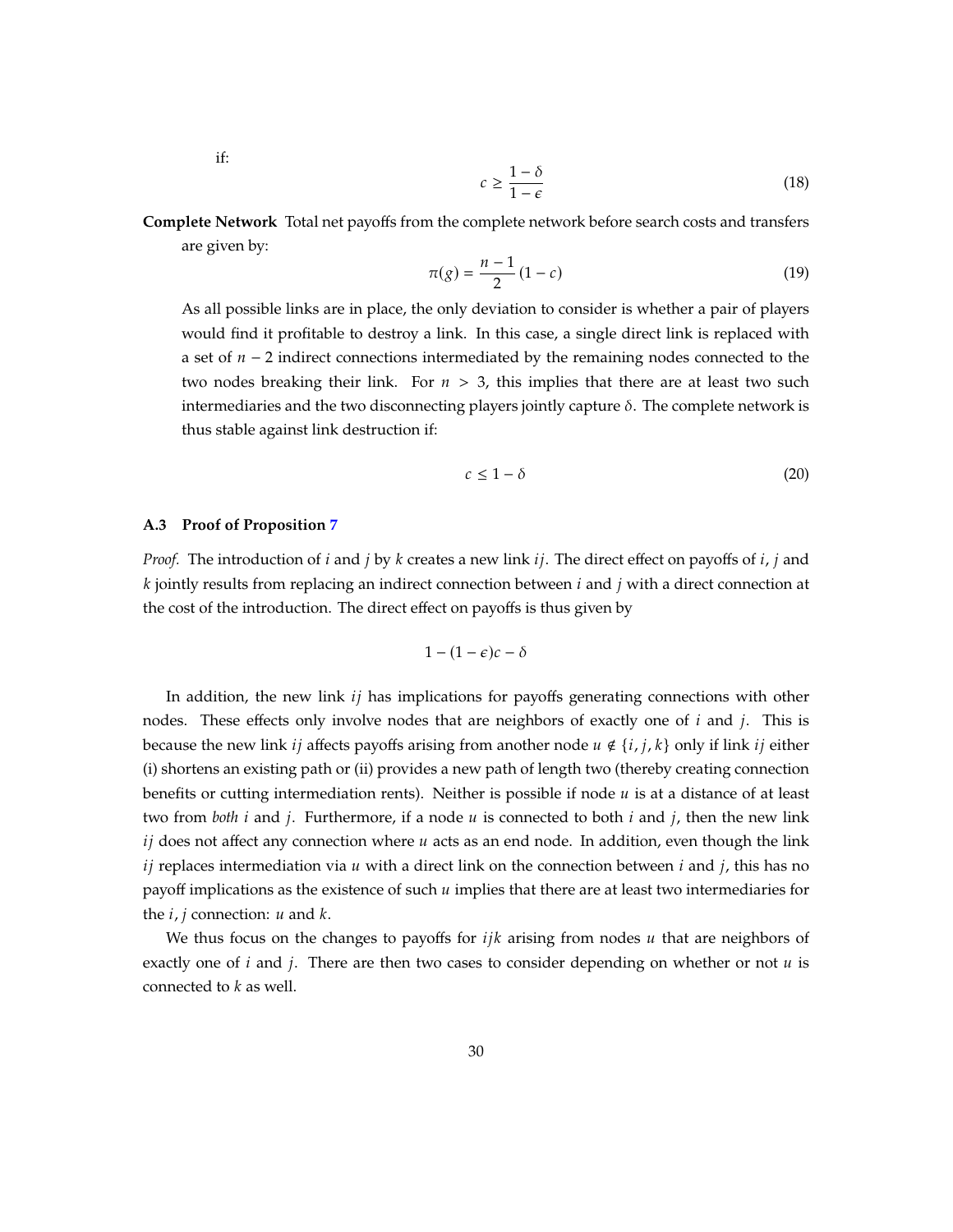1.  $u \neq v \neq w : v, w \in \{i, j\}, u \notin \{i, j, k\}, uv \in g, uw \notin g, uk \notin g$ 

In this case,  $u$  is not connected to  $k$ . The new link  $ij$  created by the introduction will create a new connection of length two between  $u$  and  $i$  or  $j$ . If prior to the introduction there was no such connection of length two, then the payoff to  $ijk$  will be  $\delta \frac{1 + \gamma}{2}$  $\frac{y}{2}$  as *i* and *j* will act as end node and unique intermediary for the link with  $u$ . If there already exists a connection of length two between  $u$  and one of  $i$  or  $j$  (intermediated by a neighbor of  $i$  or  $j$ , respectively) and this connection had only one intermediary, then the new link  $ij$  will create an alternative indirect connection and reduce the intermediation rents that have to be paid. Thus, payoffs to *ijk* will increase by  $\frac{\gamma}{2}$ .

2.  $u \neq v \neq w : v, w \in \{i, j\}, u \notin \{i, j, k\}, uv \in g, uw \notin g, uk \notin g$ 

In this case,  $u$  is connected to  $k$  and thus both  $i$  and  $j$  will already have a connection of length weakly less than two to  $u$ , one with a direct link and one via intermediation through  $k$ . Thus, the new link  $ij$  created by the introduction will not provide a new connection. However, if k is essential to the connection of  $u$  and  $i$  or  $j$ , then the new link  $ij$  will create an alternative connection of length two and thus the intermediation benefits captured by  $k$  will be lost. Only part of this will be captured by *i* and *j* and thus the overall loss to *ijk* is  $\delta^{\gamma}_{2}$  $\frac{y}{2}$ .

Combining direct and indirect effects yields the expression in Proposition [7.](#page-18-1)

 $\Box$ 

#### **A.4 Proof of Proposition [8](#page-20-0)**

*Proof.* The proof is by contradiction. Assume that network  $g$  is myopically stable with introductions and there exists an unused introduction opportunity for  $k$  to introduce  $i$  and  $j$  and  $\mu$ , that is, the number of nodes  $u$  connected to  $k$  and either  $i$  (or  $j$ ) such that  $k$  is essential for the connection between *u* and *j* (or *i*, respectively) is strictly less than  $\mu^* = \left| 2 \frac{1-(1-\epsilon)c-\delta}{\delta \gamma} \right|$ .

Substituting the expression in Proposition [7](#page-18-1) and dropping the non-negative middle term, the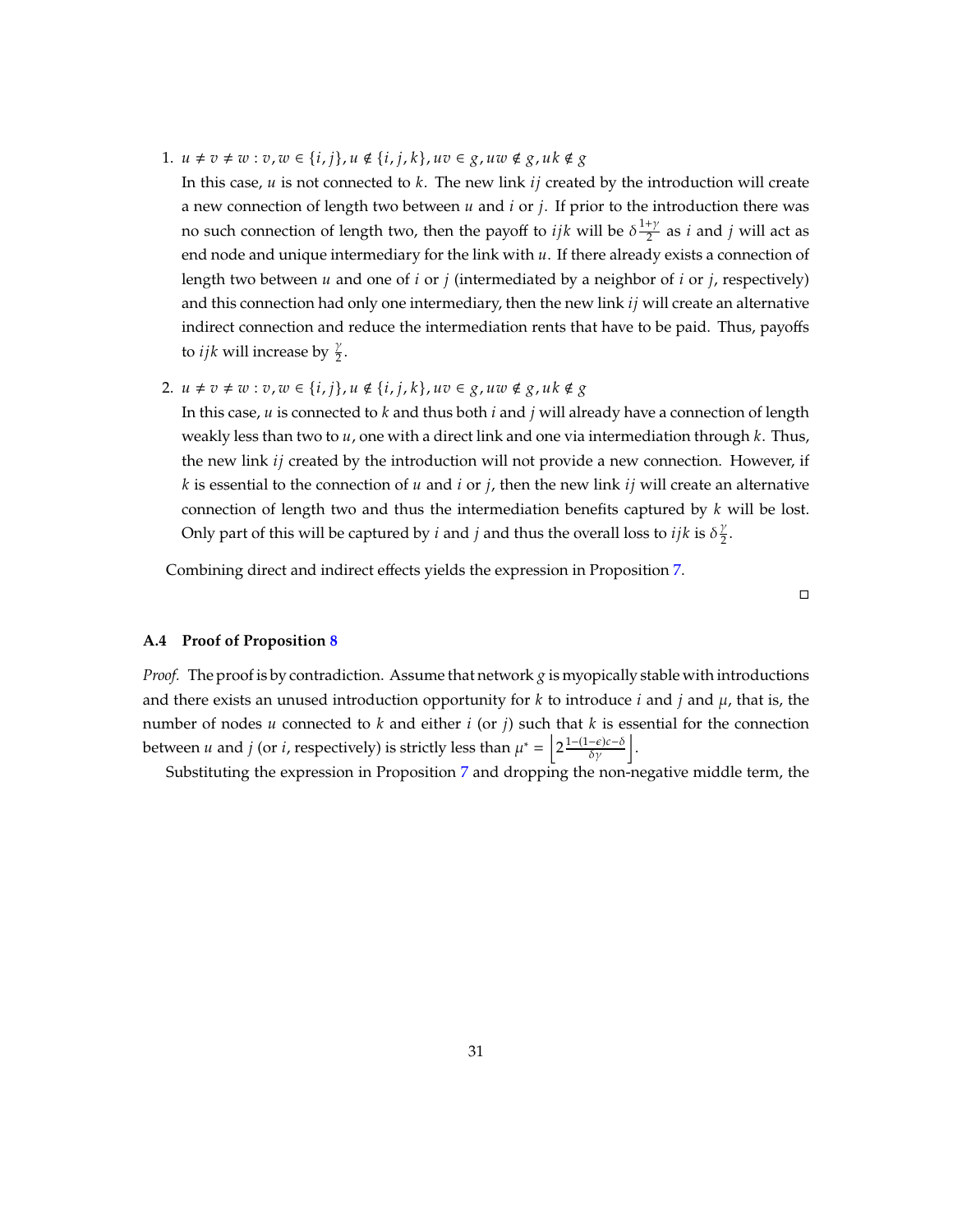payoff change to  $ijk$  is then at least

$$
\Delta \pi_{ijk} \ge 1 - (1 - \epsilon)c - \delta - \mu \frac{\delta \gamma}{2}
$$
  
\n
$$
> 1 - (1 - \epsilon)c - \delta - \mu^* \frac{\delta \gamma}{2}
$$
  
\n
$$
= 1 - (1 - \epsilon)c - \delta - \left[ 2 \frac{1 - (1 - \epsilon)c - \delta}{\delta \gamma} \right] \frac{\delta \gamma}{2}
$$
  
\n
$$
\ge 1 - (1 - \epsilon)c - \delta - \left( 2 \frac{1 - (1 - \epsilon)c - \delta}{\delta \gamma} \right) \frac{\delta \gamma}{2}
$$
  
\n
$$
= 1 - (1 - \epsilon)c - \delta - (1 - (1 - \epsilon)c - \delta)
$$
  
\n
$$
= 0
$$

The introduction thereby is strictly jointly profitable to  $ijk$ , delivering the contradiction.

 $\Box$ 

#### **A.5 Proof of Proposition [9](#page-20-1)**

*Proof.* The proof is by contradiction. Let  $g$  be myopically stable with introductions and with node k with degree  $d_k$  such that the clustering coefficient  $c_k$  is strictly below  $\underline{c}(d_k) = \lfloor \frac{d_k}{\lambda^*} \rfloor \frac{(\lambda^* - 1)\lambda^*}{(d_k - 1)d_k}$  $\frac{(\lambda^*-1)\lambda^*}{(d_k-1)d_k} \leq \frac{\lambda^*-1}{d_k-1}$  $\frac{\lambda-1}{d_k-1}$ .

First some notation. Let the set of nodes that are neighbors of  $k$  in  $g$  be denoted by  $k$ . Define by  $g_K$  the subnetwork of  $g$  formed by the set of nodes  $k$  and the links that are links between nodes in k in g. The degree of node *i* within  $g_k$  is labeled  $d_i^k$  and the average degree across k is labeled  $d_K$ . Note that all the links in  $g_K$  are between neighbors of k and thus these are the links that are required for stability against introductions in the sense of Proposition [8.](#page-20-0)

We distinguish between two cases based on the number of nodes in the neighborhood of  $k$ :

**Case 1:**  $d_k \leq \lambda^*$ : If  $d_k \leq \lambda^*$ , then  $\underline{c}(d_k) = 1$ , that is, the neighbors of k form a fully connected subnetwork. Thus if  $c_k < \underline{c}(d_k)$  there exists at least one pair *i*, *j* in the neighborhood of *k* with *ij* ∉  $g_K$ . Then the maximum number of links of both *i* and *j* within  $g_K$  is strictly less than  $\lambda^* - 1 = \frac{\mu^*}{2}$  $\frac{1}{2}$  and thus the total number of neighbors that the pair *i* and *j* share with *k* but not with each other is strictly less than  $\mu^*$ . By Proposition [8](#page-20-0) this implies that g is not myopically stable with introductions, delivering the contradiction.

**Case 2:**  $d_k > \lambda^*$ : If  $d_k > \lambda^*$ , then  $\underline{c}(d_k) = \begin{vmatrix} \frac{d_k}{\lambda^*} & \lambda^* \end{vmatrix}$  $\int (\lambda^* - 1)\lambda^*$  $\frac{(A-1)A}{(d_k-1)d_k}$ . Now, assume that this condition is violated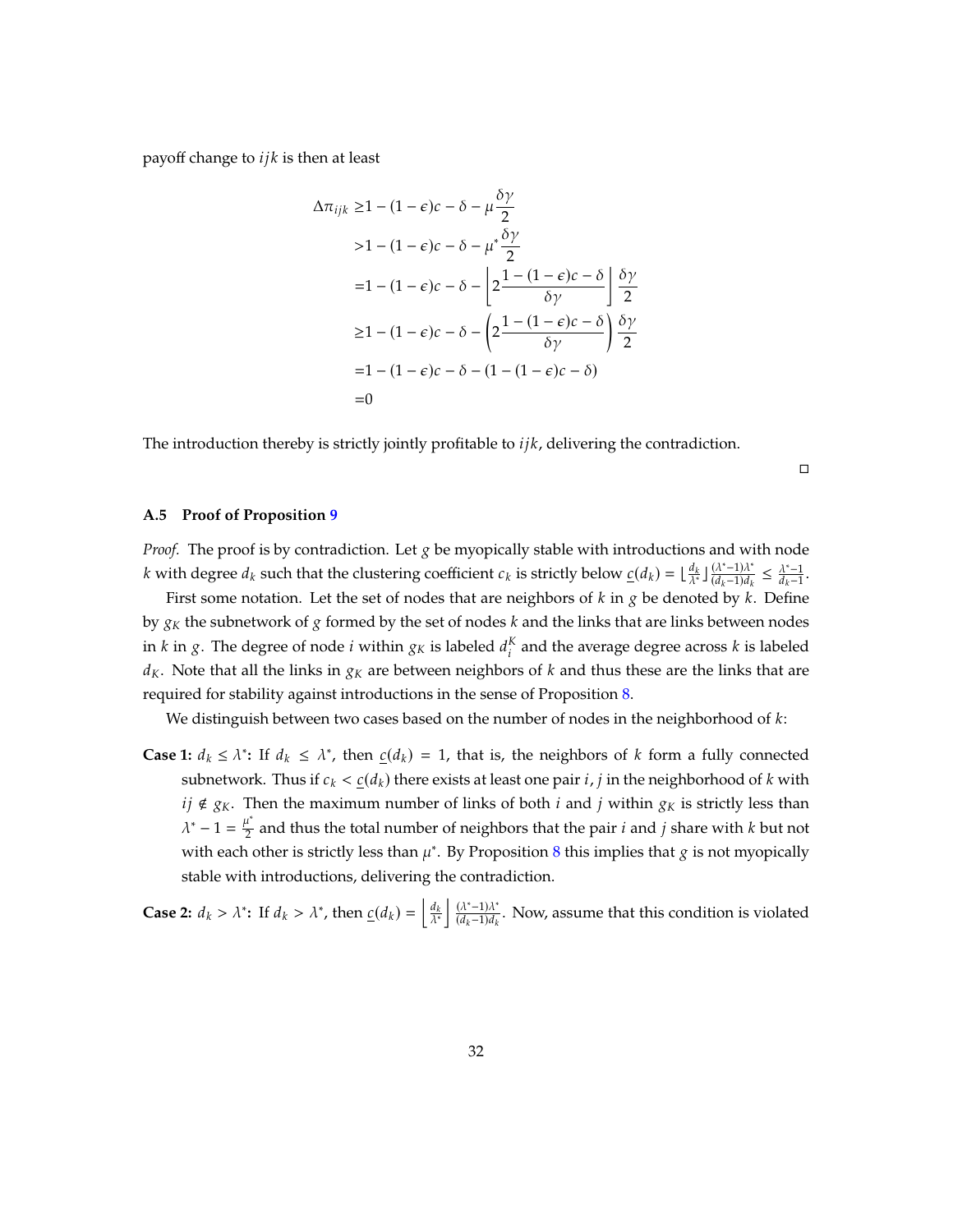and thus

$$
c_k < \underline{c}(d_k)
$$
\n
$$
= \left| \frac{d_k}{\lambda^*} \right| \frac{(\lambda^* - 1)\lambda^*}{(d_k - 1)d_k}
$$
\n
$$
\leq \frac{(\lambda^* - 1)}{(d_k - 1)}
$$

As the total number of triangles around  $k$  is given by  $\frac{(d_k-1)d_k}{2}$ , the condition on clustering  $c_k$ implies that the total number of closed triangles around  $k$ , and thus links, in network  $g<sub>K</sub>$  is at most ( $\lambda^*$  – 1)  $\frac{d_k}{2}$ . With each link being shared by two nodes and a total of  $k$  nodes in  $g_K$ , it follows that the average degree  $d_K$  is strictly less than  $\lambda^* - 1 = \frac{\mu^*}{2}$  $\frac{1}{2}$ .

We can now show that  $\min_{ij \notin g_K}$   $\left[$  $d_i^K + d_j^K$  $\vert \vert < \mu^*$ , that is, there is at least one pair of nodes with no link between them whose degrees in  $g_K$  add up to less than  $\mu^*$ . By Proposition [8](#page-20-0) this implies that the network is not myopically stable with introductions.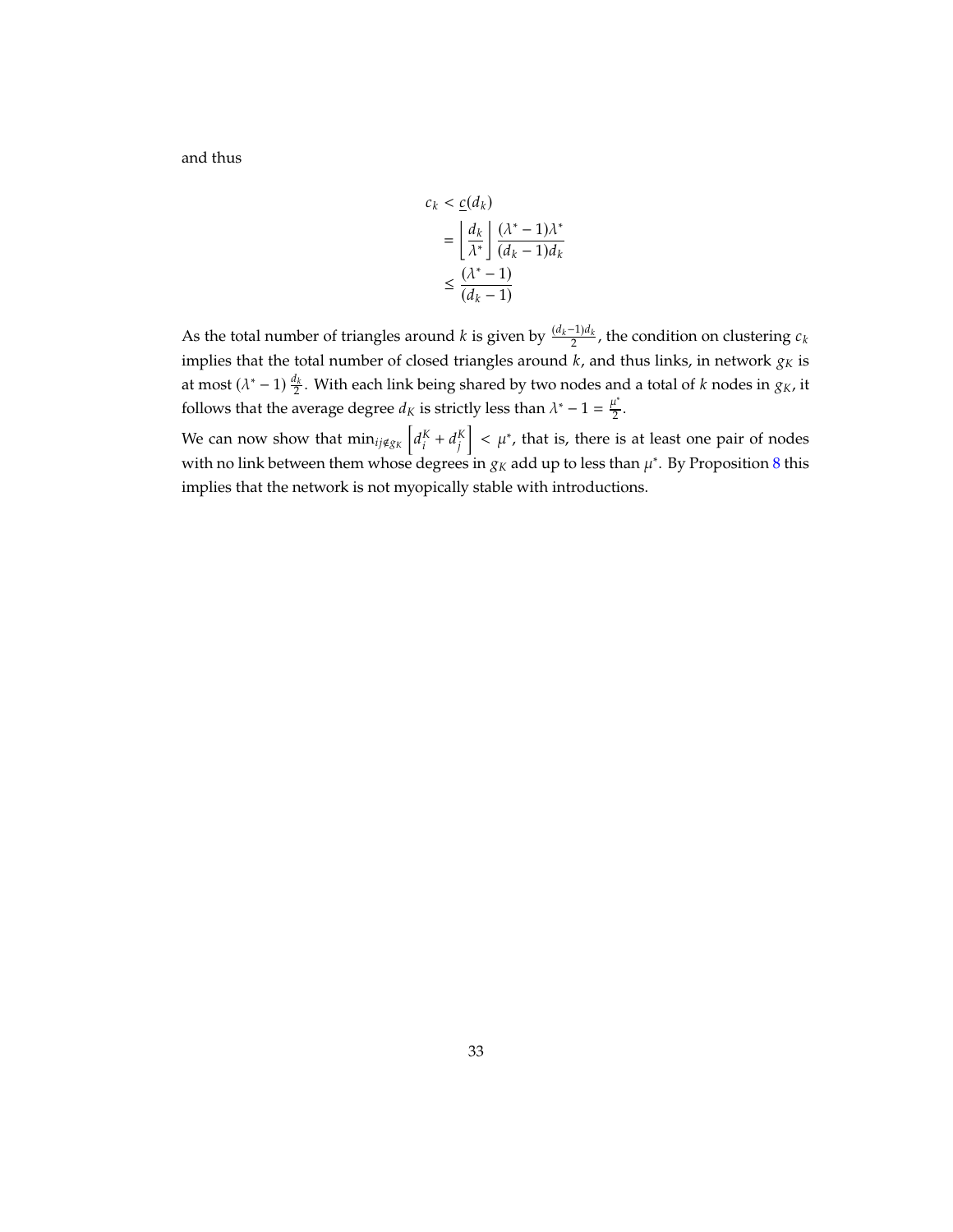$$
\min_{ij:i,j\in K,ij\notin g_K} \left[ d_i^K + d_j^K \right] \le \frac{1}{|\{ij:i,j\in K,ij\notin g_K\}|} \sum_{ij:i,j\in K,ij\notin g_K} \left[ d_i^K + d_j^K \right] \tag{21}
$$

$$
\leq \frac{1}{|\{ij : i, j \in K\}|} \sum_{ij:i,j \in K} \left[ d_i^K + d_j^K \right] \tag{22}
$$

$$
=\frac{2}{(d_k-1)}\sum_{ij:i,j\in K}\left[d_i^K+d_j^K\right]
$$
\n(23)

$$
= \frac{2}{d_k(d_k - 1)} \sum_{i \in K} \sum_{j \in K: j > i} \left[ d_i^K + d_j^K \right] \tag{24}
$$

$$
=\frac{1}{d_k(d_k-1)}\sum_{i\in K}\sum_{j\in K:j\leq i}\left[d_i^K+d_j^K\right]
$$
\n(25)

$$
= \frac{1}{d_k(d_k - 1)} \left\{ \sum_{i \in K} \sum_{j \in K: j \neq i} d_i^K + \sum_{j \in K} \sum_{i \in K: i \neq j} d_j^K \right\}
$$
(26)

$$
= \frac{1}{d_k(d_k - 1)} \left\{ \sum_{i \in K} (d_k - 1) d_i^K + \sum_{j \in K} (d_k - 1) d_j^K \right\}
$$
(27)

$$
= \frac{1}{d_k} \left\{ \sum_{i \in K} d_i^K + \sum_{j \in K} d_j^K \right\} \tag{28}
$$

$$
=2d_K<\mu^*
$$
\n(29)

The first step uses the fact that the minimum is less than the average. In the second step we exploit the fact that the average of the sum of degrees across absent links is weakly less than the average across all links. This follows from the fact that in this expression conditioning on the absence of a link underweights high degree nodes relative to low degree nodes.<sup>11</sup>

 $\Box$ 

#### **A.6 Proof of Proposition [5](#page-17-2)**

*Proof.* The proof is by contradiction. Assume that network  $g$  is myopically pairwise stable with introductions. Further, assume that there are  $i$ ,  $j$  violating the condition in Equation [4](#page-17-3) such that  $\ell_{ij} > 3$  and  $d_i(g) + d_j(g) > -\frac{2(1-c)}{\delta(1+v)}$  $\frac{2(1-t)}{\delta(1+\gamma)}$ .

Consider a new connection being formed between  $i$  and  $j$ . The new link will create a direct

<sup>&</sup>lt;sup>11</sup> See Vega-Redondo [\(2007](#page-27-13), p.44f) for a discussion of this point.